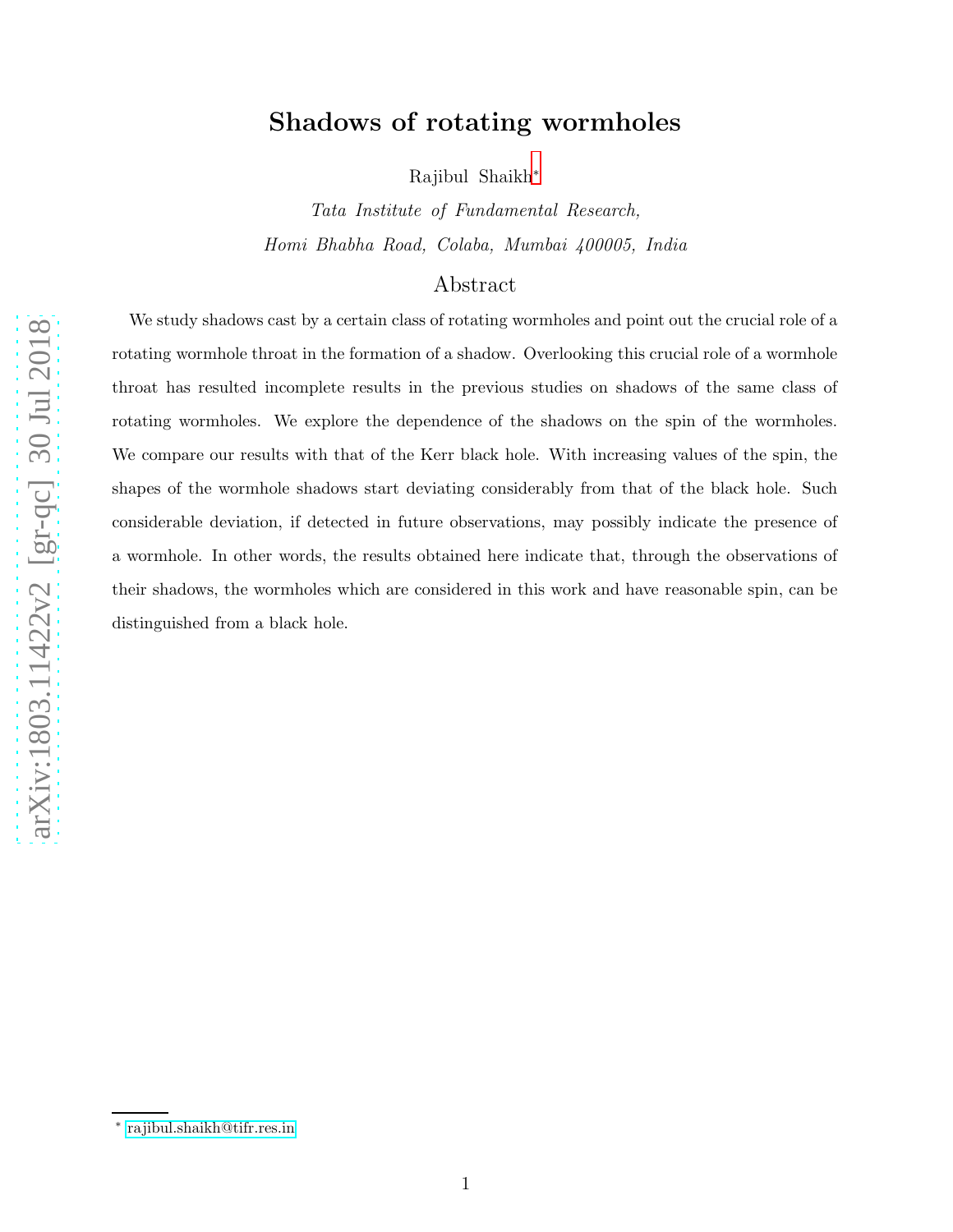## I. INTRODUCTION

It is commonly believed that the supermassive compact region at our Galactic Center and those at the centers of many other galaxies contain supermassive black holes. However, direct evidence for the presence of a black hole requires actual detection of the event horizon. A number of tests have been proposed to confirm the presence of event horizons in these black hole candidates [\[1](#page-14-0)[–3\]](#page-15-0). The evidence is strong but, of necessity [\[4](#page-15-1)], not conclusive. Typically, a black hole event horizon together with a set of unstable light rings (or a photon sphere in the case of a spherically symmetric, static black hole) present in the exterior geometry of a black hole, is expected to create a characteristic shadow-like image (a dark region over a brighter background) of the radiation emitted by an accretion flow around the black hole or of the photons emitted by nearby light sources. With the purpose of detecting this shadow at mm wavelengths in the image of the supermassive compact object Sagittarius A<sup>∗</sup> (Sgr A∗ ) present at our Galactic Center, as well as in the image of that present at the nucleus of the nearby galaxy M87, the event horizon telescope  $(EHT)$  [\[5](#page-15-2)[–7\]](#page-15-3), an Earth-spanning millimeter-wave interferometer, is being constructed and has begun collecting data.

While the intensity map of an image depends on the details of the accretion process and the emission mechanisms, the boundary of the shadow is only determined by the spacetime metric itself, since it corresponds to the apparent shape of the photon capture orbits as seen by a distant observer. Shadows cast by different black holes have been studied by several researchers in the past, both theoretically and numerically. The shadow of the Schwarzschild black hole was studied by Synge [\[8](#page-15-4)] and Luminet [\[9](#page-15-5)]. Bardeen studied the shadow cast by the Kerr black hole [\[10](#page-15-6)] (see [\[11\]](#page-15-7) also). Consequently, the shadow of a Kerr black hole and its different aspects (e.g. measurement of the spin parameter) have been studied by several authors [\[12](#page-15-8)[–19\]](#page-16-0). The shadows cast by other black holes such as Reissner-Nordstrom black holes [\[20,](#page-16-1) [21\]](#page-16-2), binary black holes [\[22,](#page-16-3) [23\]](#page-16-4), Kerr-Newman black holes [\[24](#page-16-5)[–26\]](#page-16-6), Kerr black hole with scalar hair [\[27](#page-16-7)], Kerr-Sen black holes [\[28](#page-16-8), [29\]](#page-16-9), regular black holes [\[30](#page-16-10)[–35](#page-17-0)], Einstein-Maxwell-dilaton-axion black holes [\[36\]](#page-17-1), Kerr-Taub-NUT black holes [\[37\]](#page-17-2), Kerr-Newman-NUT black holes [\[38\]](#page-17-3), braneworld black holes [\[39\]](#page-17-4), Kaluza-Klein dilaton black holes [\[40](#page-17-5)], Einstein-dilaton-Gauss-Bonnet black holes [\[41\]](#page-17-6), Horava-Lifshitz black holes [\[42\]](#page-17-7), non-Kerr black holes [\[43](#page-17-8), [44\]](#page-17-9), higher-dimensional black holes [\[45](#page-17-10)[–47](#page-17-11)] and black holes in the presence of plasma [\[48,](#page-17-12) [49](#page-18-0)], have been studied in the past. Recently, a coordinate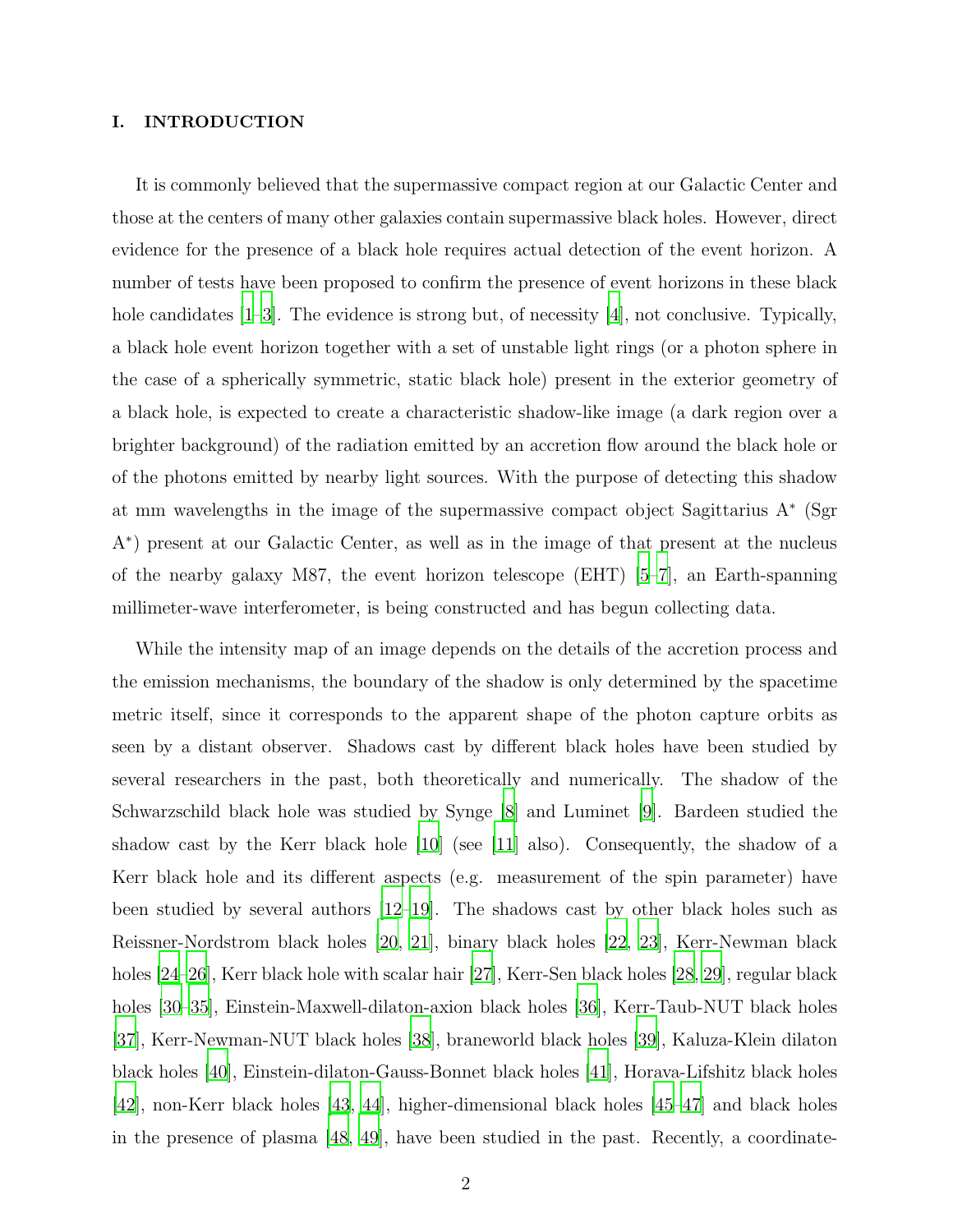independent characterization of a black hole shadow was discussed in [\[50](#page-18-1)]. A new method for performing general-relativistic ray-tracing calculations to obtain black hole shadow images from a new parametrization of any axisymmetric black hole metric has been discussed in [\[51\]](#page-18-2). See [\[52\]](#page-18-3) for a recent brief review on shadows.

The presence of a shadow, however, does not by itself prove that a compact object is necessarily a black hole. Other horizonless compact objects such as a hard surface [\[53\]](#page-18-4), naked singularities [\[54](#page-18-5)[–56](#page-18-6)], and nonrotating wormholes [\[57](#page-18-7)[–60\]](#page-18-8) can also cast similar shadows. Recently, the question of whether a shadow probes the event horizon geometry has been addressed in [\[61\]](#page-18-9). In this work, we study shadows of rotating wormholes of Teo class [\[62\]](#page-18-10). Although shadows cast by this class of wormholes have been studied earlier [\[63](#page-18-11), [64](#page-19-0)], the results obtained in these works are incomplete since they overlooked the crucial role of a throat of a rotating wormhole in the shadow formation. In this work, we revisit the problem and obtain the complete and correct shapes of the shadows cast by the rotating Teo wormholes. Other than shadows, several other observational aspects of wormholes such as electromagnetic signatures of accretion disks around wormholes [\[65](#page-19-1)[–67\]](#page-19-2), spin precession of a test gyro moving in a rotating wormhole  $[68]$ , and gravitational lensing  $[69–79]$  $[69–79]$ , have been studied in the past. It is also worth mentioning that, although wormholes in general relativity necessarily violate different energy conditions, it is not so in the case of modified gravity wormholes (see [\[80](#page-20-0)[–93](#page-20-1)] and references therein for some recent examples).

The plan of the paper is as follows. In the next section, we briefly recall the rotating Teo wormhole spacetime. In Sec. [III,](#page-5-0) we briefly summarize the study of null geodesics in the spacetime of a rotating Teo wormhole. We obtain the apparent shapes of shadows cast by the rotating wormholes in Sec. [IV.](#page-7-0) We conclude in Sec. [V](#page-12-0) with a summary of the key results.

## II. THE ROTATING WORMHOLE SPACETIME

We start with the stationary, axisymmetric spacetime metric describing a rotating traversable wormhole of Teo class. The metric is given by [\[62](#page-18-10)]

<span id="page-2-0"></span>
$$
ds^{2} = -N^{2}dt^{2} + \frac{dr^{2}}{1 - \frac{b}{r}} + r^{2}K^{2} \left[d\theta^{2} + \sin^{2}\theta (d\varphi - \omega dt)^{2}\right],
$$
 (2.1)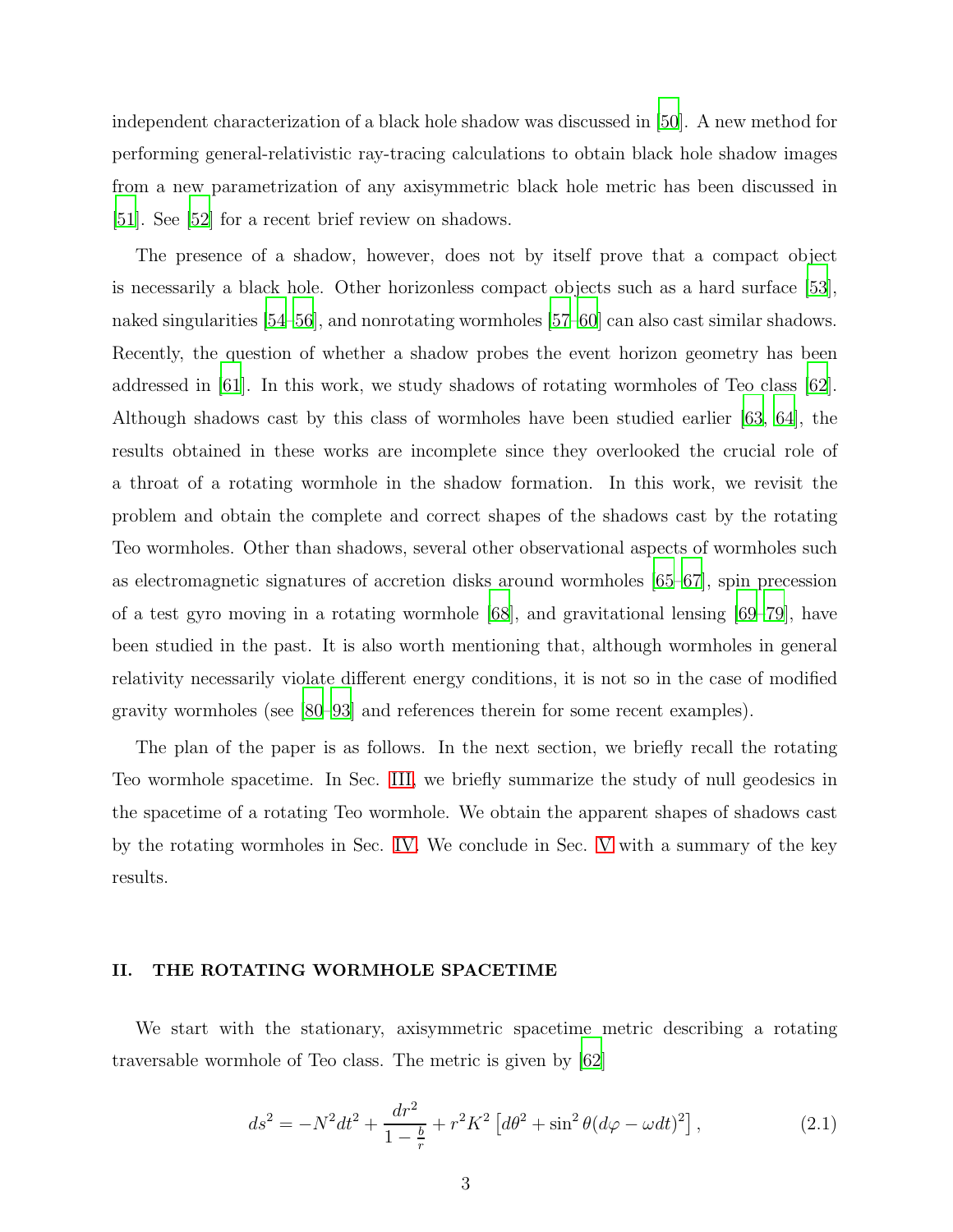where  $-\infty < t < \infty$ , and  $r_0 \le r < \infty$ ,  $0 \le \theta \le \pi$  and  $0 \le \phi \le 2\pi$  are spherical coordinates. The functions N, b, K, and  $\omega$  depend on r and  $\theta$  only, such that it is regular on the symmetry axis  $\theta = 0, \pi$  [\[62\]](#page-18-10). The spacetime describes two identical, asymptotically flat regions joined together at the throat,  $r = r_0 = b > 0$ . The above metric is a rotating generalization of the static Morris-Thorne wormhole [\[94](#page-20-2)].

To ensure that there are no curvature singularities or event horizons, the analog redshift function N must be nonzero and finite everywhere (from the throat to the spatial infinity). Also, to avoid any curvature singularity at the throat and to satisfy the flare-out condition at the throat, the shape function b must satisfy  $\partial_{\theta}b|_{r=r_0} = 0$ ,  $\partial_{r}b|_{r=r_0} < 1$  and  $b \leq r$  [\[62\]](#page-18-10). The metric function K determines the area radius given by  $R = rK$  and  $\omega$  measures the angular velocity of the wormhole.

The metric functions N, K, b and  $\omega$  can be chosen freely provided the above-mentioned regularity conditions are satisfied, thereby obtaining a particular case of the rotating Teo wormhole. A particular choice of the metric functions frequently used in the literature is given by  $[63, 64, 66, 67]$  $[63, 64, 66, 67]$  $[63, 64, 66, 67]$  $[63, 64, 66, 67]$  $[63, 64, 66, 67]$ 

<span id="page-3-1"></span>
$$
N = \exp\left[-\frac{r_0}{r} - \alpha \left(\frac{r_0}{r}\right)^{\delta}\right], \quad b(r) = r_0 \left(\frac{r_0}{r}\right)^{\gamma},
$$
  

$$
K = 1, \quad \omega = \frac{2J}{r^3},
$$
 (2.2)

where J is the angular momentum of the wormhole and  $\alpha$ ,  $\delta$ , and  $\gamma$  are real constants. In the case when  $\gamma = 0$ , we can write  $r_0 = 2M$ , M being the mass of the wormhole.

Let us now show that, for  $\gamma = 0$ , M defined above is the ADM mass of the wormholes. For asymptotic flat spacetimes, the ADM mass can be calculated from [\[95\]](#page-20-3)

<span id="page-3-0"></span>
$$
m_{ADM} = \frac{1}{16\pi} \lim_{r \to \infty} \sum_{\mu,\nu=1}^{3} \int_{S} (\partial_{\mu} h_{\mu\nu} - \partial_{\nu} h_{\mu\mu}) N^{\nu} dS,
$$
 (2.3)

where  $r = \sqrt{(x^1)^2 + (x^2)^2 + (x^3)^2}$ ,  $(x^1, x^2, x^3)$  are asymptotically Euclidean coordinates for the spacelike hypersurface  $\Sigma$  of constant t,  $h_{\mu\nu}$  is the induced metric on  $\Sigma$ , S is a topological two-sphere of constant r (in  $\Sigma$ ) with outward pointing unit normal  $N^{\nu}$  and dS is an area element. For the wormholes, the metric on  $\Sigma$  is given by

$$
ds_{\Sigma}^{2} = \frac{dr^{2}}{1 - \frac{b}{r}} + r^{2} K^{2} \left[ d\theta^{2} + \sin^{2} \theta d\varphi^{2} \right],
$$
 (2.4)

where we take  $K = K(r)$ . However, calculating the integral in [\(2.3\)](#page-3-0) is a bit tricky since one has to switch over to the pseudo-Cartesian coordinate system  $(x^1, x^2, x^3)$  associated to the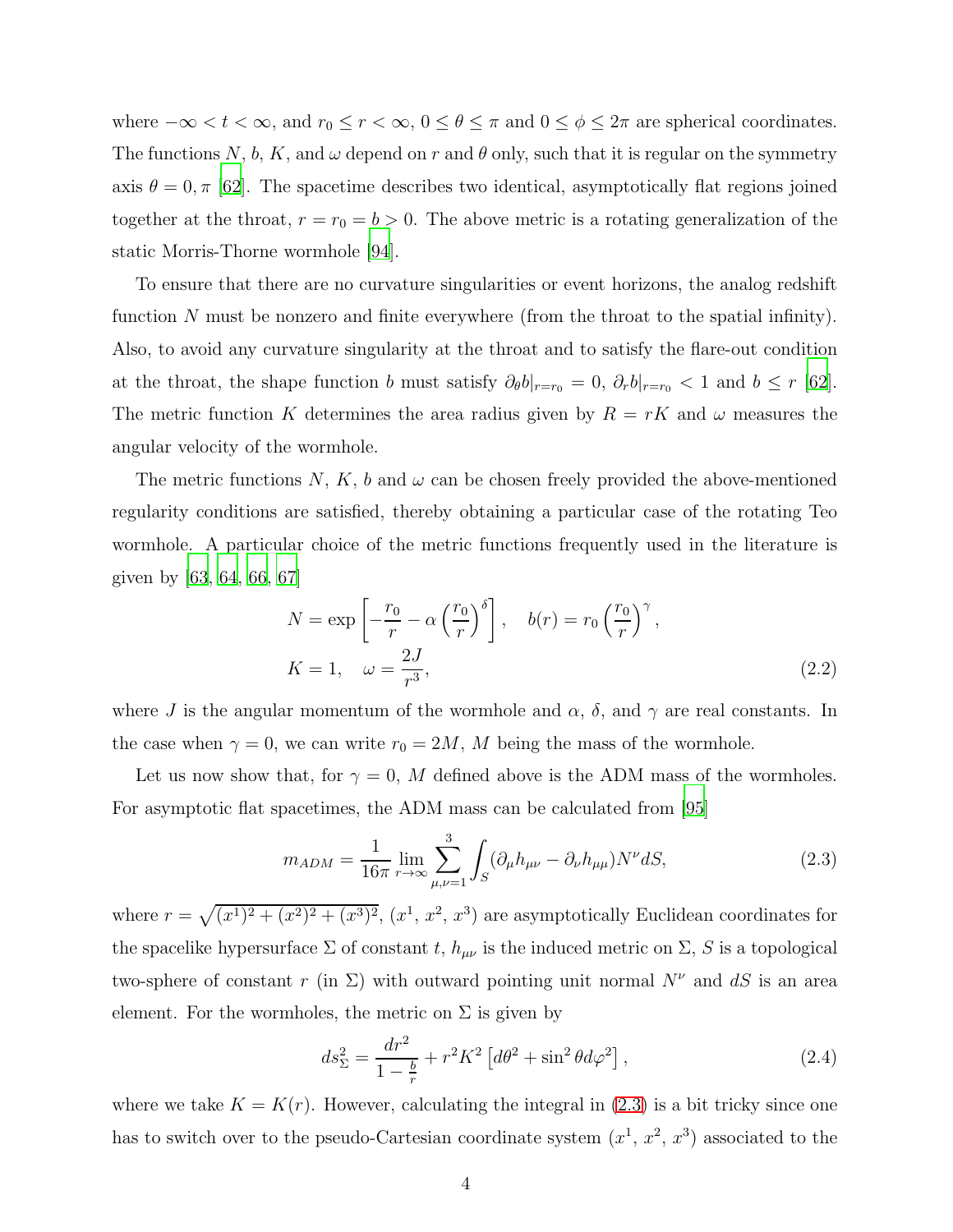spherical coordinate system  $(r, \theta, \varphi)$ . According to [\[96\]](#page-21-0) [see Eqs. (1.1.32)–(1.1.37) of [96] where  $x^1 = x$ ,  $x^2 = y$  and  $x^3 = z$ , for the metric

$$
ds_{\Sigma}^2 = \phi(r)dr^2 + r^2\chi(r)\left[d\theta^2 + \sin^2\theta d\varphi^2\right]
$$
 (2.5)

on  $\Sigma$ , the expression [\(2.3\)](#page-3-0) for the ADM mass reduces to

$$
m_{ADM} = \lim_{r \to \infty} \frac{1}{2} \left[ -r^2 \chi' + r(\phi - \chi) \right].
$$
 (2.6)

In our case, for the metric choice in [\(2.2\)](#page-3-1),

$$
\phi(r) = \frac{1}{1 - \frac{r_0}{r}}, \quad \chi(r) = K^2 = 1,\tag{2.7}
$$

where we have taken  $\gamma = 0$ , as is considered in the rest of the paper. Therefore, we can immediately find that the ADM mass for the wormholes is given by

$$
m_{ADM} = \frac{r_0}{2},\tag{2.8}
$$

which implies that  $m_{ADM} = M$  for  $\gamma = 0$ . Therefore, in the rest of the paper, we take  $r_0 = 2M$  for  $\gamma = 0$ . Here, we would like to point out that the wormholes in Eq. [\(2.1\)](#page-2-0) are symmetric wormholes since the two regions, which are connected through the throat, are represented by the same copy of the spacetime geometry. For such symmetric wormholes, M mentioned above is the ADM mass as seen by an observer located at the asymptotic spatial infinity of any of the two regions.

The rotating wormhole [2.1](#page-2-0) may contain an ergoregion around its throat. An ergoregion is a region where  $g_{tt} = -(N^2 - \omega^2 r^2 K^2 \sin^2 \theta) \ge 0$ . The boundary of the ergoregion, i.e., the ergosurface is given by  $g_{tt} = 0$ . For the metric [\(2.1\)](#page-2-0), the ergosurface is given by

$$
N^2 - \omega^2 r^2 K^2 \sin^2 \theta = 0.
$$
 (2.9)

Figure [1](#page-5-1) shows the ergoregion of a rotating wormhole for the choice of metric functions [\(2.2\)](#page-3-1) with  $\alpha = 0, \gamma = 0$  and  $\delta = 0$ . Note that the ergoregion does not extend up to the poles  $\theta = 0$  and  $\theta = \pi/2$ . It exists between angles  $\theta_c$  and  $(\pi - \theta_c)$  (i.e., it touches the throat at these angles), where  $0 < \theta_c \leq \pi/2$  and

$$
\sin \theta_c = \left| \frac{N_0}{\omega_0 r_0 K_0} \right|.
$$
\n(2.10)

In the above, the subscript '0' implies that the metric functions are evaluated at the throat. Also, note that the ergoregion exists when the spin  $a (= J/M^2)$  crosses a certain critical value  $a_c$  given by  $\sin \theta_c = 1$ , i.e., by  $\omega_c = \frac{N_0}{r_0 K}$  $\frac{N_0}{r_0K_0}$ . For the metric functions used in Fig. [1,](#page-5-1) the critical spin is given by  $a_c = J_c/M^2 \simeq 0.74$ .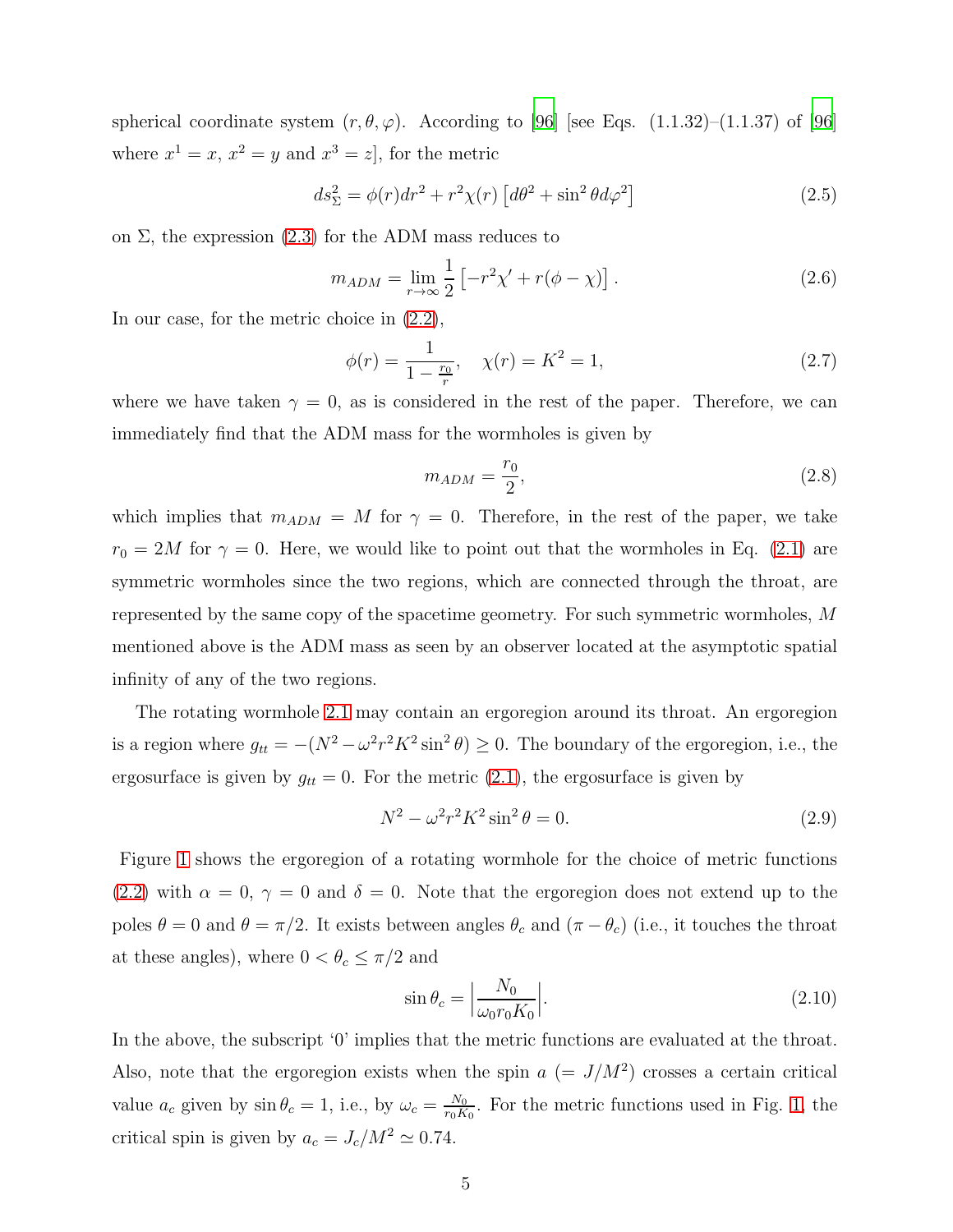

<span id="page-5-1"></span>FIG. 1. The ergoregion of a rotating wormhole (in units of  $M$ ) for the metric functions [\(2.2\)](#page-3-1) with  $\alpha = 0, \gamma = 0$  and  $\delta = 0$ . The region between the solid curve (wormhole throat) and the dashed curve (ergosurface) is the ergoregion. The arrow indicates the spin axis of the wormhole.

# <span id="page-5-0"></span>III. NULL GEODESICS IN A ROTATING WORMHOLE SPACETIME

Null geodesics in the spacetime of the wormholes [\(2.1\)](#page-2-0) have already been studied in [\[63\]](#page-18-11). However, we summarize them here for the calculation purpose of shadows obtained in the next section. The Lagrangian describing the motion of a photon in the spacetime of the rotating wormhole [\(2.1\)](#page-2-0) is given by

$$
2\mathcal{L} = -N^2\dot{t}^2 + \frac{\dot{r}^2}{1 - \frac{b}{r}} + r^2K^2 \left[\dot{\theta}^2 + \sin^2\theta(\dot{\varphi} - \omega t)^2\right],\tag{3.1}
$$

where an overdot represents a differentiation with respect to the affine parameter  $\lambda$ . Since the Lagrangian is independent of t and  $\phi$ , we have two constants of motion, namely, the energy  $E$  and the angular momentum  $L$  (about the axis of symmetry) of the photon:

$$
p_t = \frac{\partial \mathcal{L}}{\partial \dot{t}} = -N^2 \dot{t} - \omega r^2 K^2 \sin^2 \theta (\dot{\varphi} - \omega \dot{t}) = -E \tag{3.2}
$$

$$
p_{\phi} = \frac{\partial \mathcal{L}}{\partial \dot{\phi}} = r^2 K^2 \sin^2 \theta (\dot{\varphi} - \omega \dot{t}) = L. \tag{3.3}
$$

Solving the last two equations, we obtain

$$
\dot{t} = \frac{E - \omega L}{N^2}, \quad \dot{\varphi} = \frac{L}{r^2 K^2 \sin^2 \theta} + \frac{\omega (E - \omega L)}{N^2}.
$$
\n(3.4)

The r- and  $\theta$ -component of the momentum are, respectively, given by

<span id="page-5-3"></span>
$$
p_r = \frac{\partial \mathcal{L}}{\partial \dot{r}} = \frac{\dot{r}}{1 - \frac{b}{r}}, \quad p_\theta = \frac{\partial \mathcal{L}}{\partial \dot{\theta}} = r^2 K^2 \dot{\theta}.
$$
 (3.5)

The r- and θ-part of the geodesic equations can be obtained by solving the Hamilton-Jacobi equation

<span id="page-5-2"></span>
$$
\frac{\partial S}{\partial \lambda} = -\frac{1}{2} g^{\mu\nu} \frac{\partial S}{\partial x^{\mu}} \frac{\partial S}{\partial x^{\nu}},\tag{3.6}
$$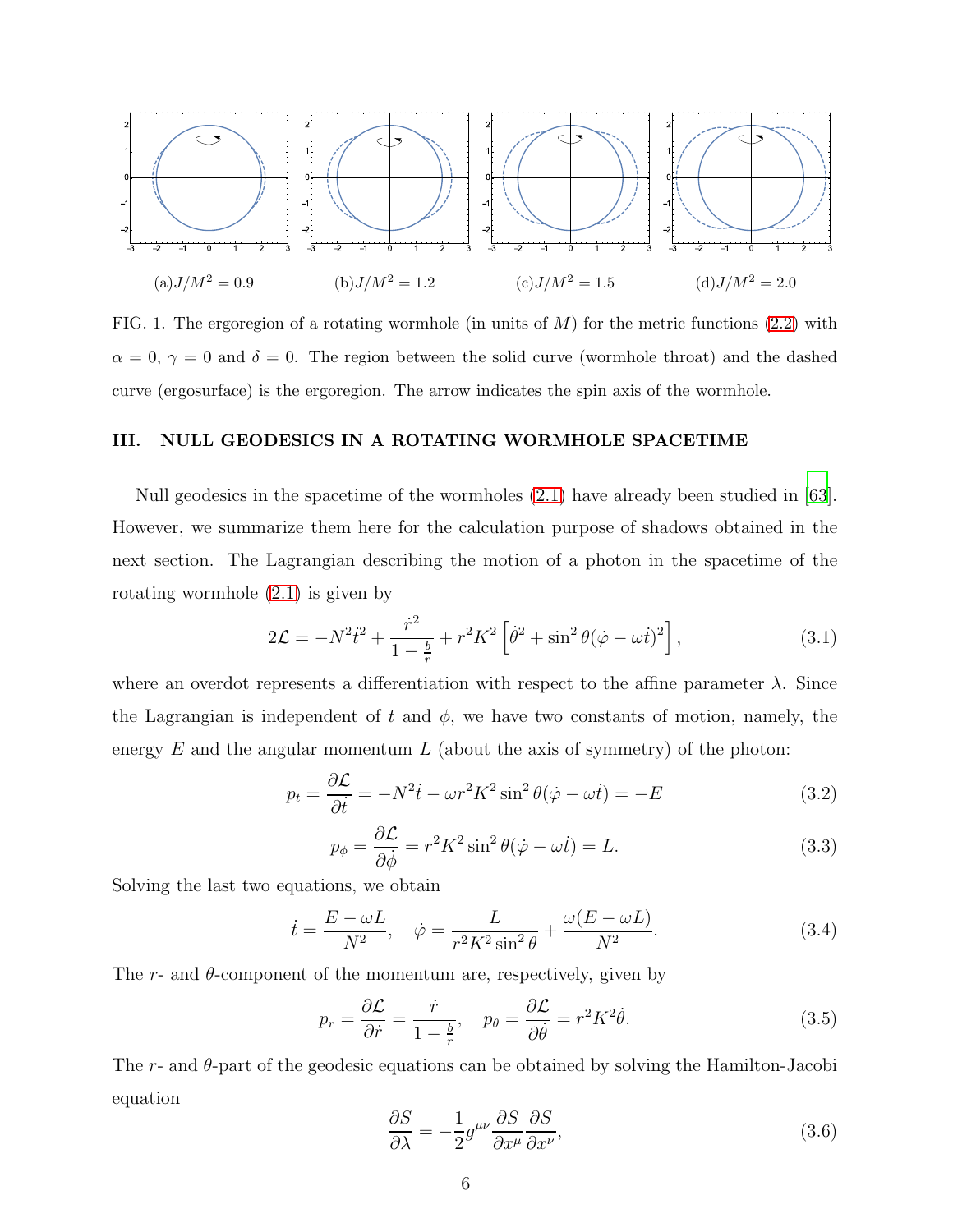where  $S$  is the Jacobi action. If there is a separable solution, then in terms of the already known constants of the motion, it must take the form

<span id="page-6-0"></span>
$$
S = \frac{1}{2}\mu^2 \lambda - Et + L\varphi + S_r(r) + S_\theta(\theta),\tag{3.7}
$$

where  $\mu$  is the mass of the test particle. For photons,  $\mu = 0$ . If the metric functions N, b, K, and  $\omega$  of the rotating wormhole [\(2.1\)](#page-2-0) are functions of the radial coordinates r only, then the Hamilton-Jacobi equation is separable. Inserting Eq. [\(3.7\)](#page-6-0) into Eq. [\(3.6\)](#page-5-2) and separating out the r- and  $\theta$ -part, we obtain [\[63](#page-18-11)]

<span id="page-6-1"></span>
$$
\left(\frac{dS_{\theta}}{d\theta}\right)^{2} = Q - \frac{L^{2}}{\sin^{2}\theta},\tag{3.8}
$$

<span id="page-6-2"></span>
$$
\left(1 - \frac{b}{r}\right) N^2 \left(\frac{dS_r}{dr}\right)^2 = \left(E - \omega L\right)^2 - \mu^2 N^2 - Q \frac{N^2}{r^2 K^2},\tag{3.9}
$$

where Q is the Carter constant. Since  $p_r = \frac{\partial S}{\partial r} = \frac{dS_r}{dr}$  and  $p_\theta = \frac{\partial S}{\partial \theta} = \frac{dS_\theta}{d\theta}$ , using Eqs. [\(3.5\)](#page-5-3), [\(3.8\)](#page-6-1), and [\(3.9\)](#page-6-2), we obtain [\[63\]](#page-18-11)

$$
\frac{N}{\left(1-\frac{b}{r}\right)^{1/2}}\frac{dr}{d\lambda} = \pm\sqrt{R(r)}, \quad r^2 K^2 \frac{d\theta}{d\lambda} = \pm\sqrt{T(\theta)},\tag{3.10}
$$

where

$$
R(r) = (E - \omega L)^2 - \mu^2 N^2 - Q \frac{N^2}{r^2 K^2},
$$
\n(3.11)

$$
T(\theta) = Q - \frac{L^2}{\sin^2 \theta}.
$$
\n(3.12)

Although there are three constants of motion  $E$ ,  $L$ , and  $Q$ , the geodesic motion of a photon is characterized by two independent parameters defined by [\[63\]](#page-18-11)

$$
\xi = \frac{L}{E}, \quad \eta = \frac{Q}{E^2}.\tag{3.13}
$$

ξ and η are known as impact parameters. By introducing a new affine parameter  $\tilde{\lambda} = E\lambda$ , we can redefine the functions  $R(r)$  and  $T(\theta)$  as

$$
R(r) = (1 - \omega \xi)^2 - \eta \frac{N^2}{r^2 K^2}, \quad T(\theta) = \eta - \frac{\xi^2}{\sin^2 \theta}, \tag{3.14}
$$

where we have taken  $\mu = 0$  for a photon.

For latter use, we write down the radial equation of motion in the following form:

<span id="page-6-3"></span>
$$
\left(\frac{dr}{d\tilde{\lambda}}\right)^2 + V_{eff} = 0, \quad V_{eff} = -\frac{1}{N^2} \left(1 - \frac{b}{r}\right) R(r),\tag{3.15}
$$

where  $V_{eff}$  is the effective potential describing the geodesic motion of a photon.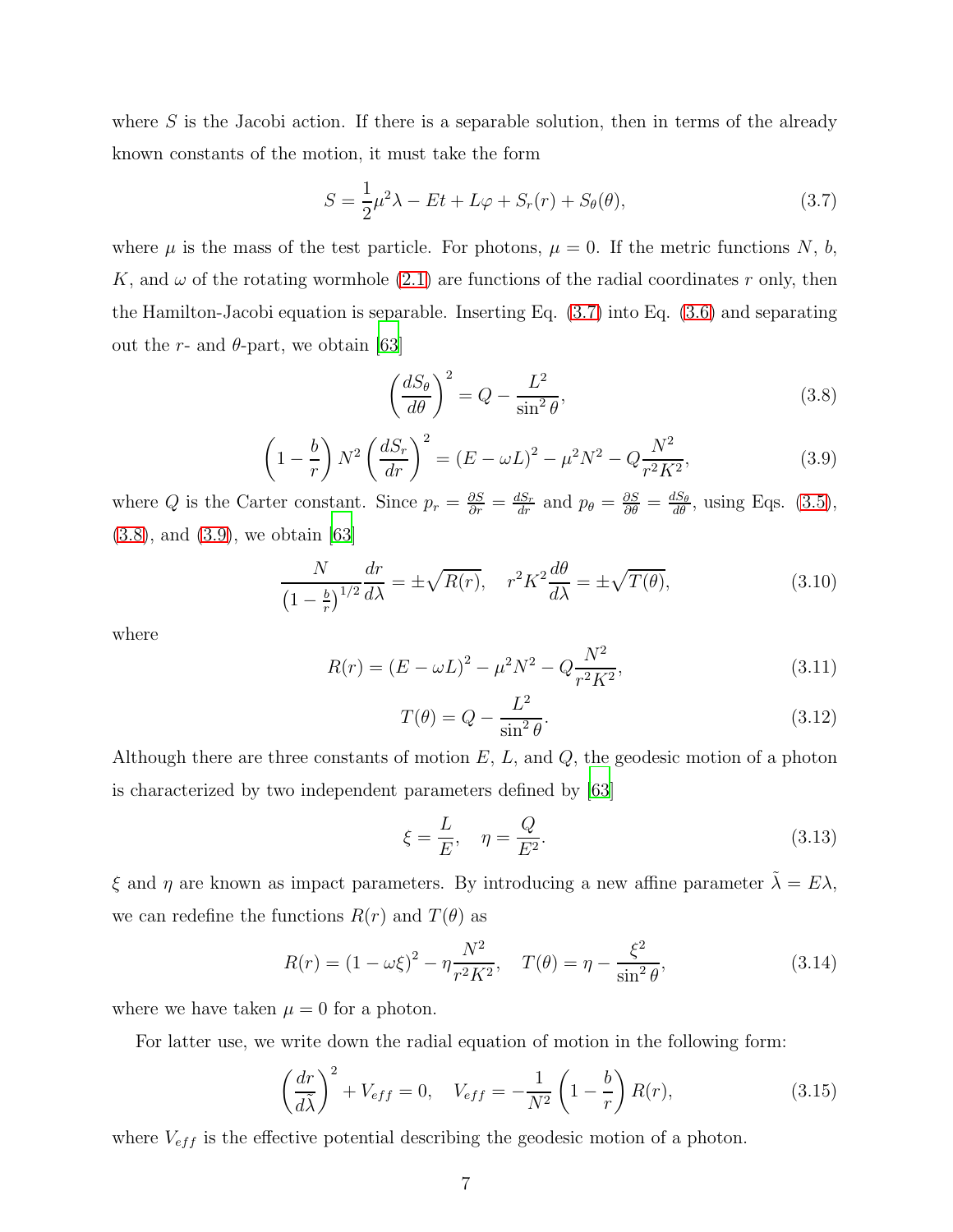#### <span id="page-7-0"></span>IV. SHADOWS OF ROTATING WORMHOLES

A wormhole connects two regions of spacetime. To obtain the shadow cast by a wormhole, we assume that the wormhole is illuminated by a light source situated in one of the regions, and no light sources are present in the vicinity of the throat in the other region [\[63\]](#page-18-11). Depending on the impact parameters, some of the photons from the light source plunge into the wormhole, pass through the throat and go to the other region, and some get scattered away to the infinity of the first region. A distant observer situated in the first region only receives the scattered photons. Therefore, in the observer's sky, the scattered photons form bright spots, whereas the photons captured by the wormhole form dark spots. The union of the dark spots in the observer's sky constitutes the shadow.

Therefore, the task is to find out the critical orbits that separate the escaping and plunging photons. These critical orbits are characterized by certain critical values of the impact parameters  $\xi$  and  $\eta$ . A small perturbation in these critical values can turn it either to an escape or to a capture orbit. Therefore, the critical impact parameters define the boundary of a shadow. The critical orbits are unstable circular photon orbits corresponding to the highest maximum of the effective potential  $V_{eff}$ . The unstable circular photon orbits are determined by the standard conditions

<span id="page-7-1"></span>
$$
V_{eff} = 0, \quad \frac{dV_{eff}}{dr} = 0, \quad \frac{d^2V_{eff}}{dr^2} \le 0.
$$
 (4.1)

Note that, while writing the above set of conditions in terms of  $R(r)$ , one must be careful about the throat where  $(1-\frac{b}{r})$  $\frac{b}{r}$  = 0 [see Eq. [\(3.15\)](#page-6-3)]. For the unstable circular orbits whose radii do not coincide with the throat radius  $r_0$  [i.e., for the unstable circular orbits lying outside the throat such that  $(1 - \frac{b}{r})$  $\frac{b}{r} \neq 0$  on the circular orbits], in terms of  $R(r)$ , the above set of conditions can be written as

<span id="page-7-2"></span>
$$
R(r) = 0, \quad \frac{dR}{dr} = 0, \quad \frac{d^2R}{dr^2} \ge 0.
$$
 (4.2)

Using  $R = 0$  and  $dR/dr = 0$ , we obtain [\[63](#page-18-11)]

<span id="page-7-3"></span>
$$
\eta = \left[\frac{r^2 K^2}{N^2} (1 - \omega \xi)^2\right]_{r = r_{ph}},
$$
\n(4.3)

<span id="page-7-4"></span>
$$
\xi = \frac{\Sigma}{\Sigma \omega - \omega'} \Big|_{r = r_{ph}}, \quad \Sigma = \frac{1}{2} \frac{d}{dr} \ln \left( \frac{N^2}{r^2 K^2} \right), \tag{4.4}
$$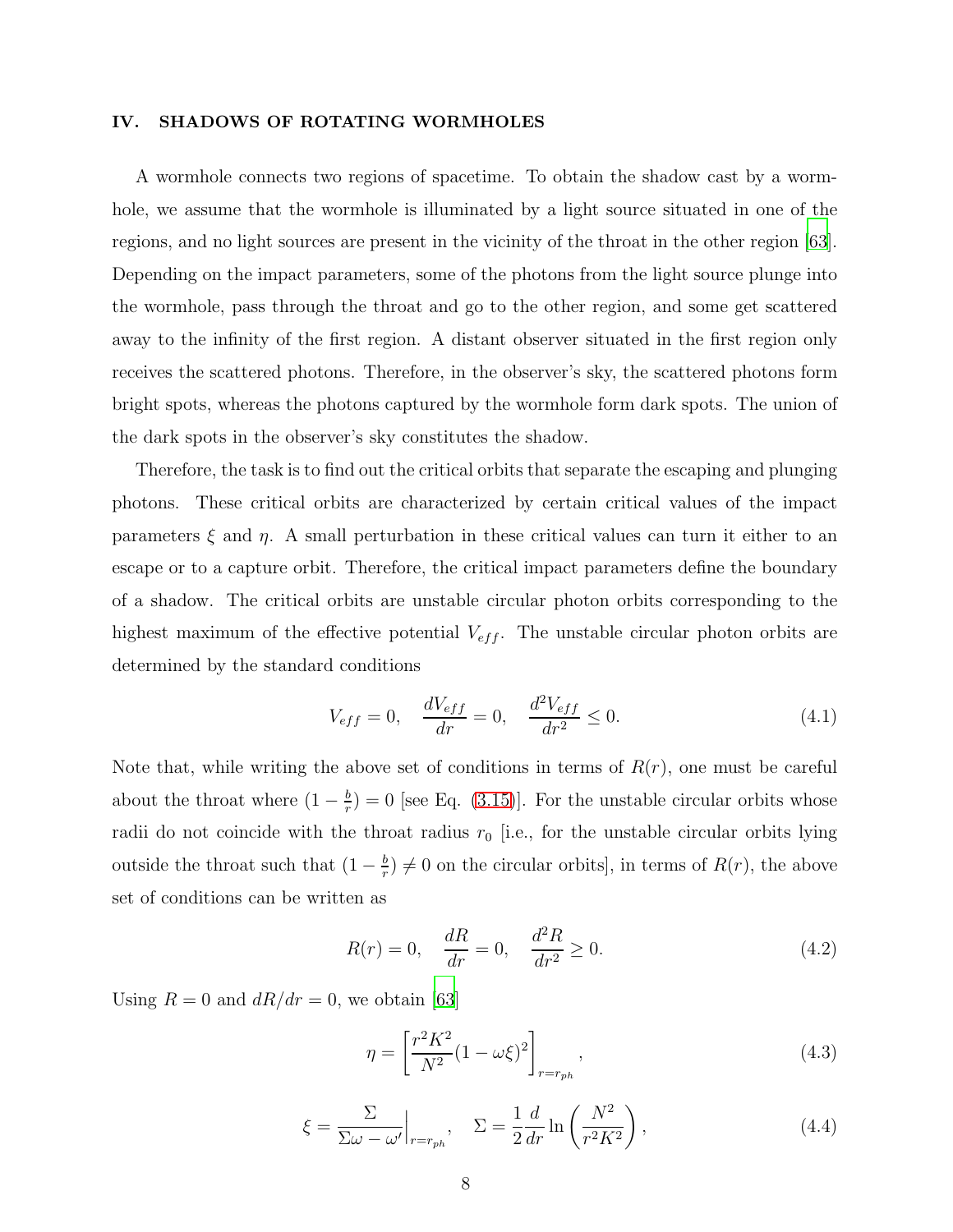where  $r_{ph}$  is the radius of a circular photon orbit. The authors in [\[63\]](#page-18-11) used the above set of equations for  $\xi$  and  $\eta$  to obtain the shadows. But, they overlooked the fact that the effective potential can exhibit an extremum at the wormhole throat, thereby implying circular photon orbits (either stable or unstable) at the throat. For example, for a nonrotating wormhole, the wormhole throat acts as the position of the maximum of the potential when there are no extrema outside the throat, the throat thus being the position of unstable circular orbits and hence deciding the boundary of a shadow [\[57](#page-18-7), [58](#page-18-12)]. In our case, since  $(1 - \frac{b}{r})$  $\frac{b}{r}$ ) vanishes at the throat  $r = r_0$ , it can be seen from [\(3.15\)](#page-6-3) that the effective potential has a maximum, i.e., Eq. [\(4.1\)](#page-7-1) is satisfied at the throat when

$$
R(r_0) = 0, \quad \frac{d^2 R}{dr^2}\Big|_{r=r_0} \ge 0,
$$
\n(4.5)

which is different from [\(4.2\)](#page-7-2). For circular photon orbits at the throat, we have  $R(r_0) = 0$ , i.e.,

<span id="page-8-0"></span>
$$
(1 - \omega_0 \xi)^2 - \eta \frac{N_0^2}{r_0^2 K_0^2} = 0,
$$
\n(4.6)

where the subscript '0' implies that the functions are evaluated at the throat.

For given metric functions and metric parameter values, the parametric plots of  $(4.3)$ and [\(4.4\)](#page-7-4) with respect to the parameter  $r_{ph}$  plus the plot of [\(4.6\)](#page-8-0) define the boundary of a shadow in the impact parameter space. However, in realistic observation, the apparent shape of a shadow is measured in the observer's sky, a plane passing through the center of the wormhole and normal to the line of sight joining the observer and the center of the wormhole. The coordinates on this plane are denoted by  $\alpha$  and  $\beta$  and are known as celestial coordinates.

In terms of the tangent to a photon geodesic at the observer's position, the celestial coordinates are given as [\[97\]](#page-21-1)

$$
\alpha = \lim_{r \to \infty} \left( -r^2 \sin \theta_{obs} \frac{d\varphi}{dr} \right), \quad \beta = \lim_{r \to \infty} r^2 \frac{d\theta}{dr}, \tag{4.7}
$$

where  $\theta_{obs}$  is the inclination angle, i.e., the angle between the rotation axis of the wormhole and the line of sight of the observer. Using the geodesic equations, we obtain [\[63](#page-18-11)]

<span id="page-8-1"></span>
$$
\alpha = -\frac{\xi}{\sin \theta_{obs}}, \quad \beta = \left(\eta - \frac{\xi^2}{\sin^2 \theta_{obs}}\right)^{1/2}.
$$
 (4.8)

In the  $(\alpha, \beta)$ -plane, Eqs. [\(4.3\)](#page-7-3), [\(4.4\)](#page-7-4) and [\(4.8\)](#page-8-1) define the part of the boundary of the shadow formed by the unstable circular photon orbits which lie outside the throat. However, for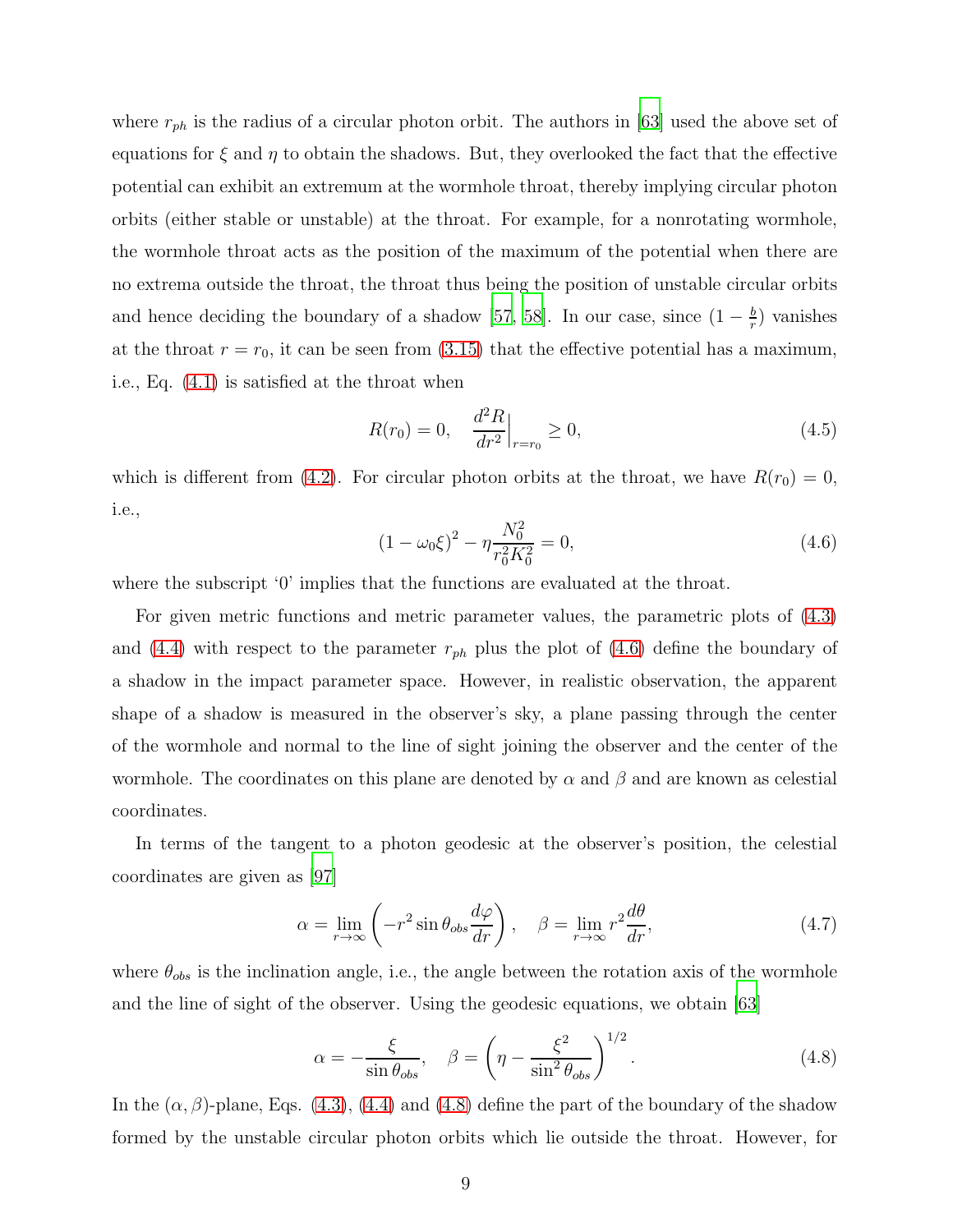the part of the boundary of the shadow which is due to the unstable circular orbits at the throats, we have, from Eqs.  $(4.6)$  and  $(4.8)$ ,

<span id="page-9-1"></span>
$$
(N_0^2 - \omega_0^2 r_0^2 K_0^2 \sin^2 \theta_{obs})\alpha^2 - 2\omega_0 r_0^2 K_0^2 \sin \theta_{obs} \alpha - r_0^2 K_0^2 + N_0^2 \beta^2 = 0.
$$
 (4.9)

The authors in [\[63\]](#page-18-11) overlooked the above-mentioned contribution of the throat in the shadow formation. Therefore, the results they obtained are incomplete. The correct and complete results are obtained when one considers the last equation as well. To show it explicitly, we consider the following metric functions:

<span id="page-9-5"></span><span id="page-9-2"></span>
$$
N = \exp\left[-\frac{r_0}{r}\right], \quad b(r) = r_0 = 2M, \quad K = 1, \quad \omega = \frac{2J}{r^3}.
$$
 (4.10)

<span id="page-9-3"></span>In Fig. [2,](#page-9-0) we have plotted an example of a shadow for the metric parameter values corre-



<span id="page-9-4"></span><span id="page-9-0"></span>FIG. 2. Plots showing how the shape of a shadow looks like when the contribution of the throat [Eq. [\(4.9\)](#page-9-1)] (a) is not and (b) is considered. Here, the metric functions are given by [\(4.10\)](#page-9-2) and  $J/M^2=0.3$ . Panel (c) shows the actual shape of the shadow. The vertical dashed line in (a) is drawn by hand. The impact parameters denoted by the black dots are used in Fig. [3\(a\).](#page-11-0)

sponding to the third figure in the first row of Fig. 1 of [\[63](#page-18-11)]. The corresponding shadow obtained without considering the contribution of the throat, i.e., without considering Eq. [4.9](#page-9-1) (which is the case in [\[63](#page-18-11)]) is shown in Fig. [2\(a\).](#page-9-3) When the contribution of the throat is taken into consideration, we obtain Fig. [2\(b\).](#page-9-4) The correct shape of the shadow shown in Fig. [2\(c\)](#page-9-5) is given by the common region enclosed by the curve obtained from Eqs. [\(4.3\)](#page-7-3),  $(4.4)$ , and  $(4.8)$  [the blue curve in Fig. [2\(b\)\]](#page-9-4) and the curve obtained from Eq.  $(4.9)$  [the black curve in Fig.  $2(b)$ . Moreover, from the red part of the plot in Fig.  $2(a)$ , it seems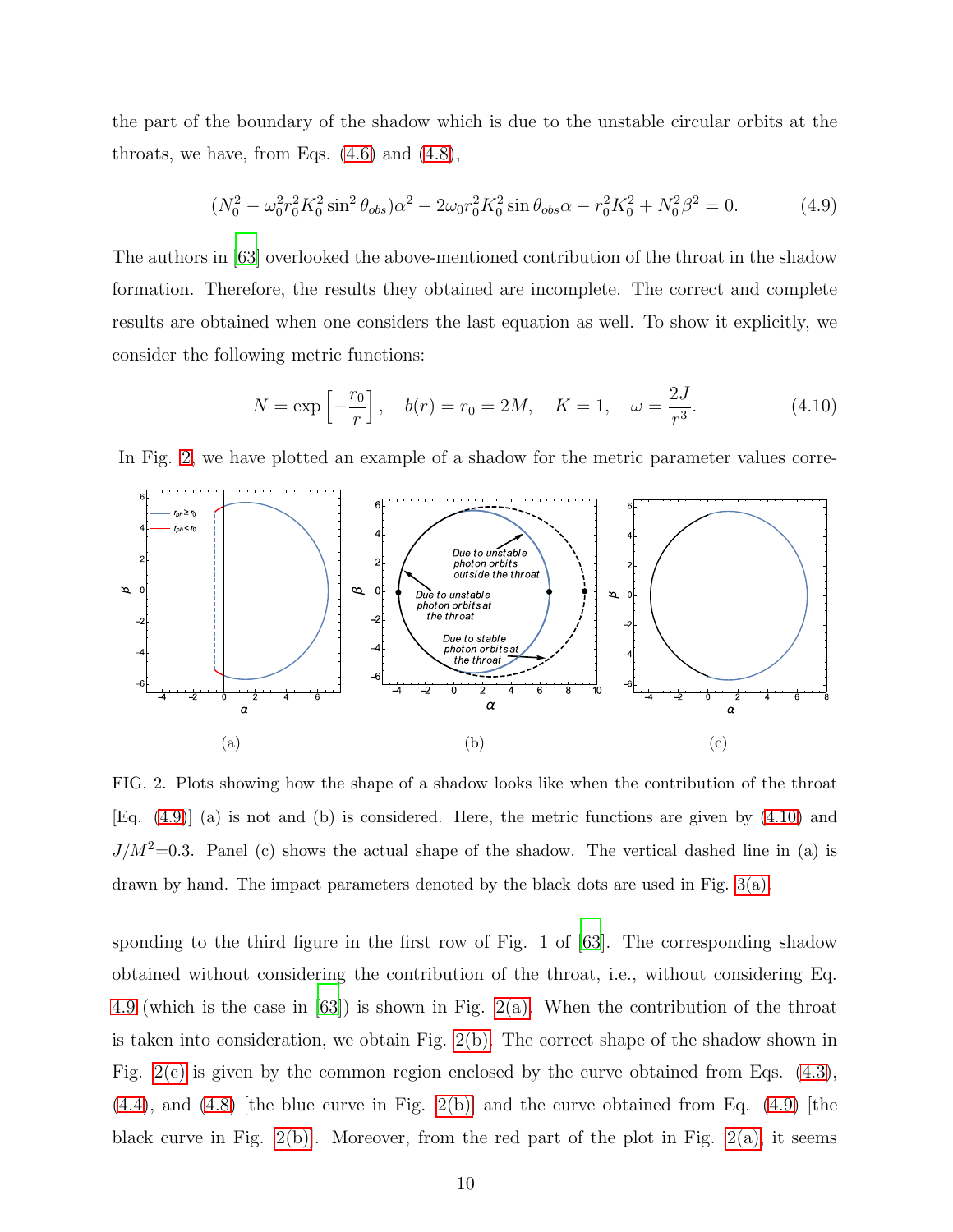that, while plotting the parametric plot using  $(4.3)$ ,  $(4.4)$ , and  $(4.8)$ , the authors in [\[63\]](#page-18-11) have considered  $r_{ph} < r_0$  also, which is not correct since the wormhole spacetime is valid only for  $r \geq r_0$ .

The reason why the shadow is given by the common region enclosed by the curves mentioned above, can be understood as follows. A circular photon orbit (stable or unstable) with given critical impact parameters lies in a plane which passes through the center of the wormhole and makes an angle  $\theta_{ph}$  with the rotation axis, where  $T(\theta_{ph}) = 0$ . If, in a given plane, there are no stable and unstable photon orbits outside the throat, then the throat acts as a position of the unstable photon orbit, i.e., the potential has a maximum at the throat. The solid black curve in Fig. [2\(b\)](#page-9-4) corresponds to this situation. However, in a given plane, if there are stable or unstable photon orbits outside the throat, then the throat also acts as a position of either stable or unstable photon orbits. Figure [2\(b\)](#page-9-4) shows that, in the case where there is an unstable photon orbit (solid blue curve) outside the throat, the throat acts as the position of a stable photon orbit (dashed black curve). To elaborate it further, we choose different values of  $\alpha$  and  $\beta$  (which is the equivalent of choosing  $\xi$  and  $\eta$ ) and plot the effective potential. However, to show the effective potential for both the regions of the wormhole, we use the proper radial distance given by [\[94\]](#page-20-2)

$$
l(r) = \pm \int_{r_0}^{r} \frac{dr}{\sqrt{1 - \frac{b}{r}}},
$$
\n(4.11)

where the plus sign corresponds to one region and the minus sign to the other region. The throat is at  $l(r_0) = 0$ .

Figure [3\(a\)](#page-11-0) shows the plots of the effective potential for the parameter values denoted by the black dots shown in Fig. [2\(b\).](#page-9-4) It is clear that, for the impact parameter values denoted by the black dot on the solid black, solid blue, and black dashed curve of Fig. [2\(b\),](#page-9-4) respectively, we have an unstable photon orbit at the throat, an unstable photon orbit outside the throat, and a stable photon orbit at the throat, which are in agreement with Fig. [2\(b\).](#page-9-4) Also, note that the critical impact parameters corresponding to the stable orbits at the throat cannot decide the boundary of a shadow since photons (with these impact parameters) from the distant source get turned away from some  $l(r)$  where  $V_{eff} = 0$ , before they reach the throat [see the black dashed plot of Fig.  $3(a)$ ]. Figures  $3(b)$  and  $3(c)$ , respectively, show the plots of the effective potential for impact parameter values lying inside and outside of the shadow boundary of Fig. [2\(c\).](#page-9-5) Note that, since the effective potential does not have any turning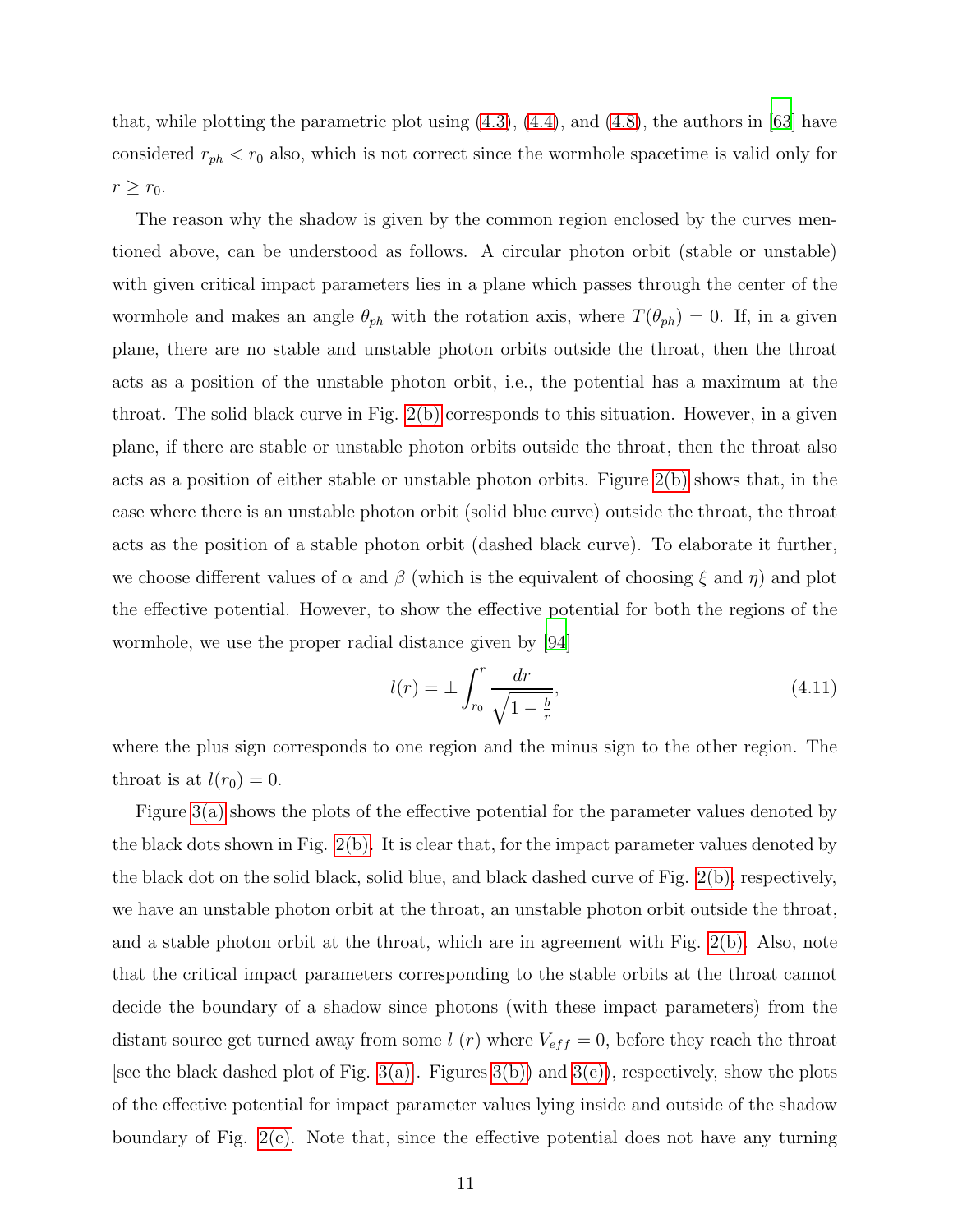point (i.e.,  $V_{eff} \neq 0$ ) for the impact parameter lying inside the shadow boundary, photons with these impact parameters plunge into the wormhole, pass through the throat, and go to the other side [see Fig.  $3(b)$ ]. These photons are not received by the distant observer, thereby creating dark spots in the observer's sky. On the other hand, the effective potential always has a turning point (i.e.,  $V_{eff} = 0$ ) at some l (r) for the impact parameter values lying outside the shadow boundary [see Fig.  $3(c)$ ]. Photons with these impact parameters escape to the distant observer, thereby creating bright spots in the observer's sky. This explains why the correct shape of the shadow is given by the common region enclosed by the blue and black curves of Fig. [2\(b\).](#page-9-4)

<span id="page-11-0"></span>

<span id="page-11-2"></span><span id="page-11-1"></span>FIG. 3. Plots of the effective potential for (a) impact parameter values denoted by the black dots of Fig. [2\(b\)](#page-9-4) and for those lying (b) inside and (c) outside of the shadow boundary shown in Fig. [2\(c\).](#page-9-5) Here,  $\theta_{obs} = \pi/2$ . Corresponding values of  $\xi$  and  $\eta$  can be calculated from Eq. [\(4.8\)](#page-8-1).

With the above discussions in mind, we now obtain the apparent shape of the shadow cast by a rotating wormhole. Figures [\(4\)](#page-12-1) and [\(5\)](#page-13-0) show the shadow cast by a rotating wormhole whose metric functions are given by  $(4.10)$ . For each set of the parameter values, we have also plotted the shadow cast by a Kerr black hole for comparison. Note that, for small spin  $a = J/M^2$ , the wormhole shadow is qualitatively similar to that of the Kerr black hole, i.e., they both are almost circular. However, with increasing values of the spin, the characteristic deformation of the shadow (i.e., deviation from the circular shape) due to the spin is more and more prominent in the wormhole case than that in the black hole case. Such considerable deviation of the wormhole shadow from that of the Kerr black hole may be relevant to discriminate between the wormhole and the black hole in future observations.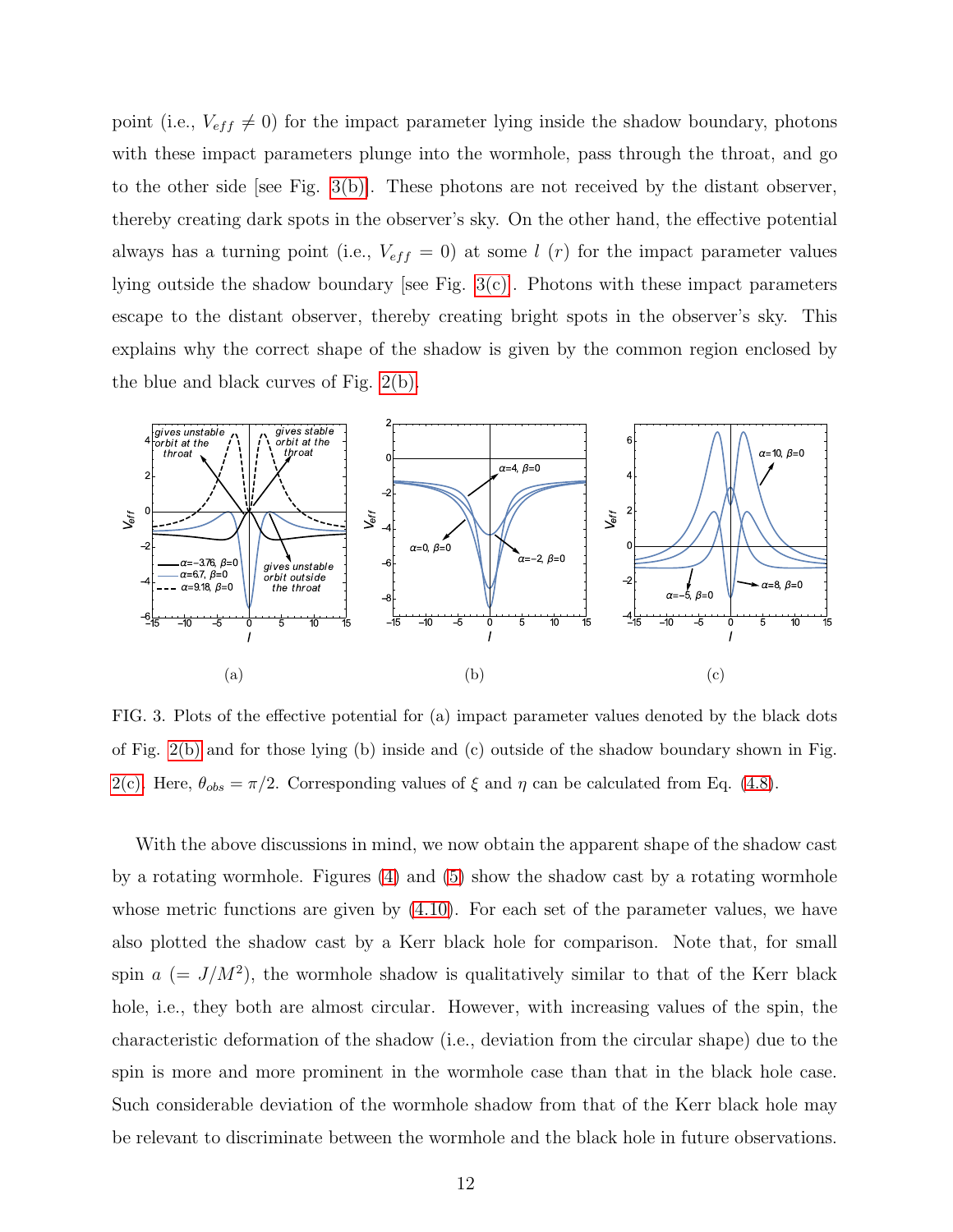

<span id="page-12-1"></span>FIG. 4. The shadow of a rotating wormhole (solid curve) whose metric functions are given by [\(4.10\)](#page-9-2) and the Kerr black hole (dashed curve) for different spin values [(a)-(h)]. Here,  $\theta_{obs} = 90^{\circ}$ . The axes are in units of the mass M.

As a second example, we consider a wormhole whose metric functions are given by

<span id="page-12-2"></span>
$$
N = \exp\left[-\frac{r_0}{r} - \frac{r_0^2}{r^2}\right], \quad b(r) = r_0 = 2M, \quad K = 1, \quad \omega = \frac{2J}{r^3}.
$$
 (4.12)

The shadow for the above choice of the metric functions, along with that of the Kerr black hole, is shown in Fig. [6](#page-14-1) for different values of the spin parameter. In this case, the shadow of the wormhole is larger than that of the black hole for all spins. Also, note that, similar to the earlier case, in this case too, the wormhole shadow starts deviating from the black hole one as we increase the spin.

# <span id="page-12-0"></span>V. CONCLUSION

In this work, we have studied shadows cast by rotating wormholes. We have discussed in detail why and how the throat of a rotating wormhole plays a crucial role in the shadow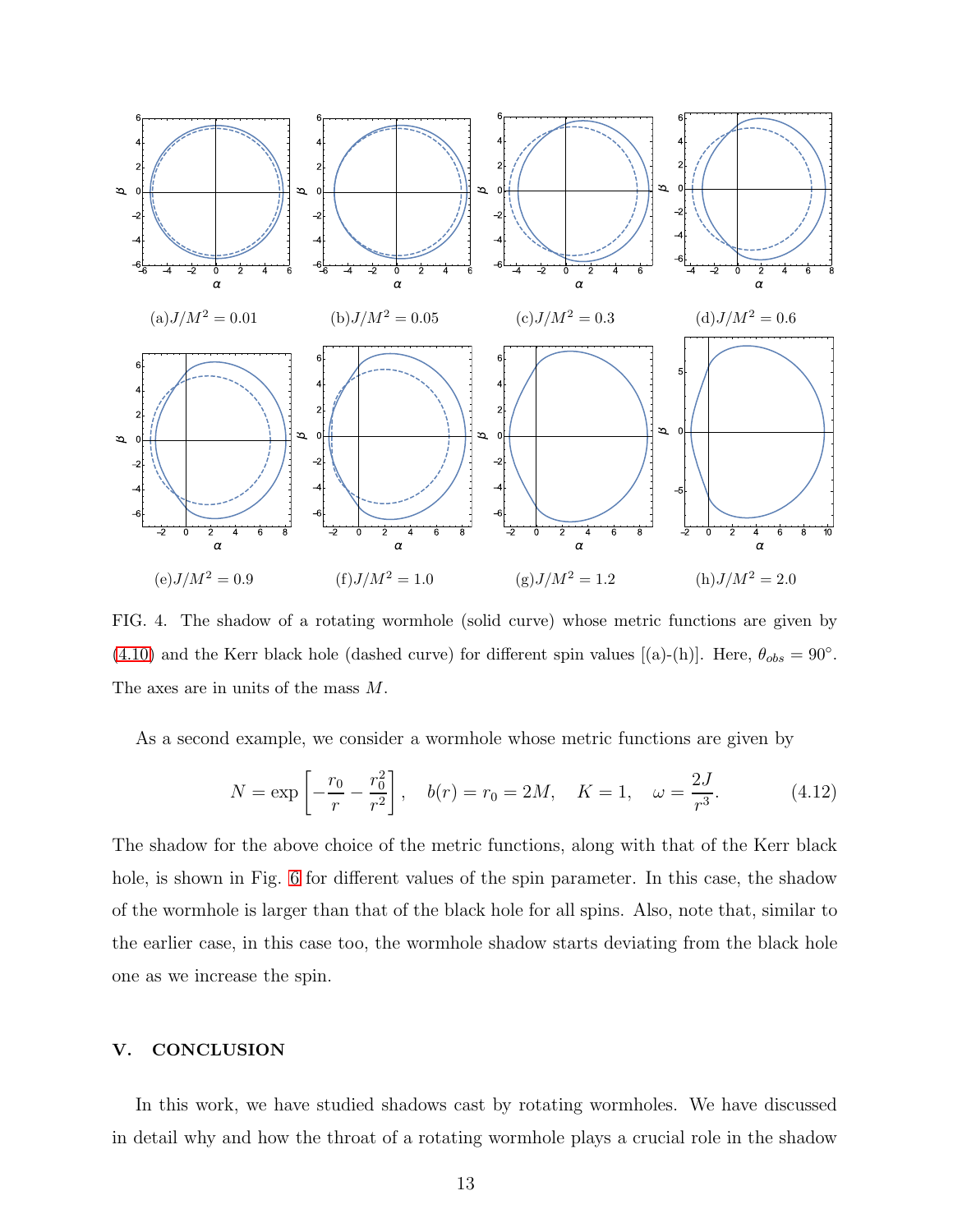

<span id="page-13-0"></span>FIG. 5. The shadow of a rotating wormhole (solid curve) whose metric functions are given by [\(4.10\)](#page-9-2) and the Kerr black hole (dashed curve) for different spin values [(a)-(h)]. Here,  $\theta_{obs} = 45^{\circ}$ . The axes are in units of the mass M.

formation. This crucial role of the throat has been overlooked in the previous studies [\[63,](#page-18-11) [64\]](#page-19-0) on the shadow of the same class of rotating wormholes considered here. Therefore, the results obtained in the above-mentioned earlier works are incomplete. We have revisited the problem and obtained the correct shapes of the shadows. We have compared our results with that of the Kerr black hole. For small spin, the wormhole shadow is qualitatively similar to that of the Kerr black hole, i.e., they both are almost circular. However, with increasing values of the spin, the shapes of the wormhole shadows start deviating considerably from that of the black hole. Such considerable deviation, if detected in future observations, may possibly indicate the presence of a wormhole. In other words, the results obtained here indicate that, through the observations of their shadows, a wormhole having reasonable spin, can be distinguished from a black hole.

However, our conclusions are largely based on the types of wormholes we have chosen to work with. It will be interesting to see whether or to what extent the conclusions drawn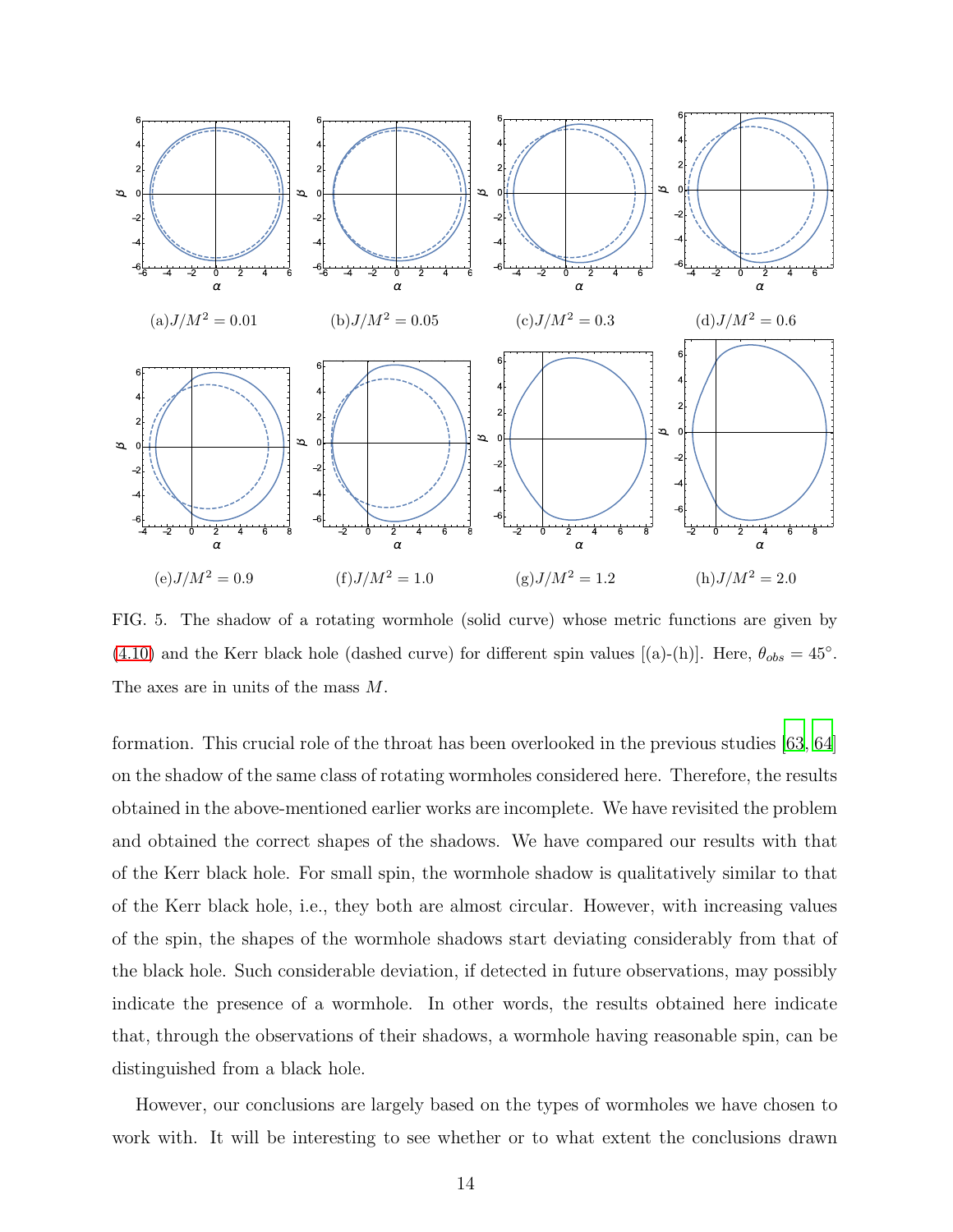

<span id="page-14-1"></span>FIG. 6. The shadow of a rotating wormhole (solid curve) whose metric functions are given by [\(4.12\)](#page-12-2) and the Kerr black hole (dashed curve) for different spin values [(a)-(h)]. Here,  $\theta_{obs} = 90^{\circ}$ . The axes are in units of the mass M.

here carry over to a broader class of rotating wormholes.

#### ACKNOWLEDGMENTS

The author thanks Professor Sayan Kar for going through the ADM mass calculation. He also thanks the anonymous referee for making critical comments which helped to improve the manuscript.

- <span id="page-14-0"></span>[1] A. E. Broderick, A. Loeb, and R. Narayan, The event horizon of Sagittarius A\*, Astrophys. J. 701, 1357 (2009).
- [2] A. E. Broderick, R. Narayan, J. Kormendy, E. S. Perlman, M. J. Rieke, and S. S. Doeleman, The event horizon of M87, Astrophys. J. 805, 179 (2015).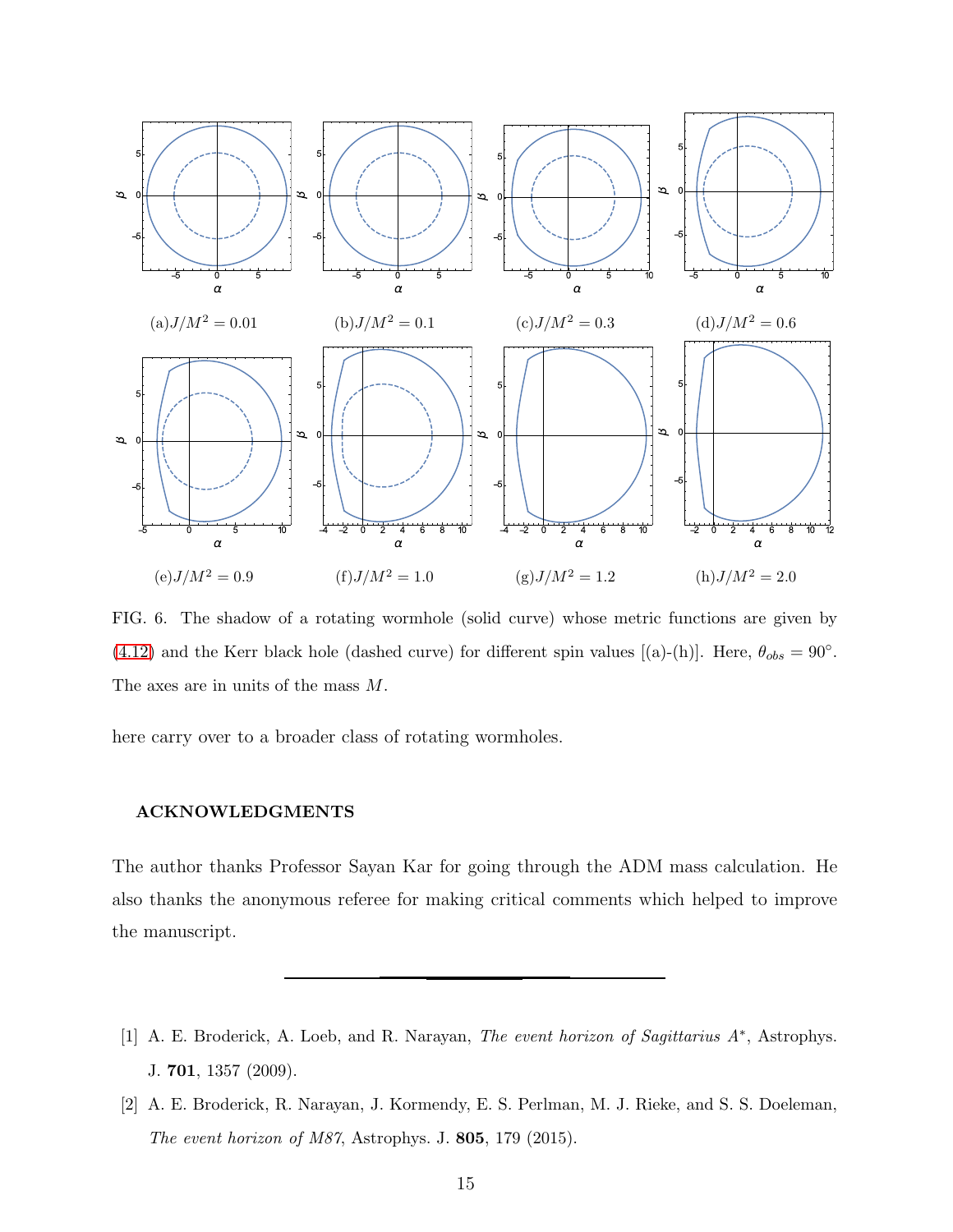- <span id="page-15-0"></span>[3] R. Narayan and J. E. McClintock, Advection-dominated accretion and the black hole event horizon, New Astron. Rev. 51, 733 (2008).
- <span id="page-15-1"></span>[4] M. A. Abramowicz, W. Kluzniak, and J.-P. Lasota, No observational proof of the black-hole event-horizon, Astron. Astrophys. 396, L31 (2002).
- <span id="page-15-2"></span>[5] S. S. Doeleman et al., Event-horizon-scale structure in the supermassive black hole candidate at the Galactic Centre, Nature 455, 78 (2008).
- [6] S. S. Doeleman et al., Jet-launching structure resolved near the supermassive black hole in M87, Science 338, 355 (2012).
- <span id="page-15-4"></span><span id="page-15-3"></span>[7] <http://www.eventhorizontelescope.org.>
- [8] J. L. Synge, The escape of photons from gravitationally intense stars, Mon. Not. R. Astron. Soc. 131, 463 (1966).
- <span id="page-15-5"></span>[9] J.-P. Luminet, Image of a spherical black hole with thin accretion disk, Astron. Astrophys. 75, 228 (1979).
- <span id="page-15-6"></span>[10] J. M. Bardeen, in Black Holes (Les Astres Occlus), edited by C. Dewitt and B. S. Dewitt (Gordon and Breach, New York, 1973), pp. 215-239.
- <span id="page-15-7"></span>[11] S. Chandrasekhar, The Mathematical Theory of Black Holes (Oxford University Press, New York, 1998).
- <span id="page-15-8"></span>[12] H. Falcke, F. Melia, and E. Agol, Viewing the shadow of the black hole at the galactic center, Astrophys. J. 528, L13 (2000).
- [13] R. Takahashi, Shapes and positions of black hole shadows in accretion disks and spin parameters of black holes, Astrophys. J. 611, 996 (2004).
- [14] A. F. Zakharov, A. A. Nucita, F. De Paolis, and G. Ingrosso, Measuring the black hole parameters in the galactic center with RADIOASTRON, New Astron. 10, 479 (2005).
- [15] K. Hioki and K.-I. Maeda, Measurement of the Kerr spin parameter by observation of a compact object's shadow, Phys. Rev. D 80, 024042 (2009).
- [16] F. De Paolis, G. Ingrosso, A. A. Nucita, A. Qadir, and A. F. Zakharov, Estimating the parameters of the Sgr  $A^*$  black hole, Gen. Relativ. Gravit. 43, 977 (2011).
- [17] K. Beckwith and C. Done, Extreme gravitational lensing near rotating black holes, Mon. Not. R. Astron. Soc. 359, 1217 (2005).
- [18] A. E. Broderick and A. Loeb, Frequency-dependent shift in the image centroid of the black hole at the galactic center as a test of general relativity, Astrophys. J. 636, L109 (2006).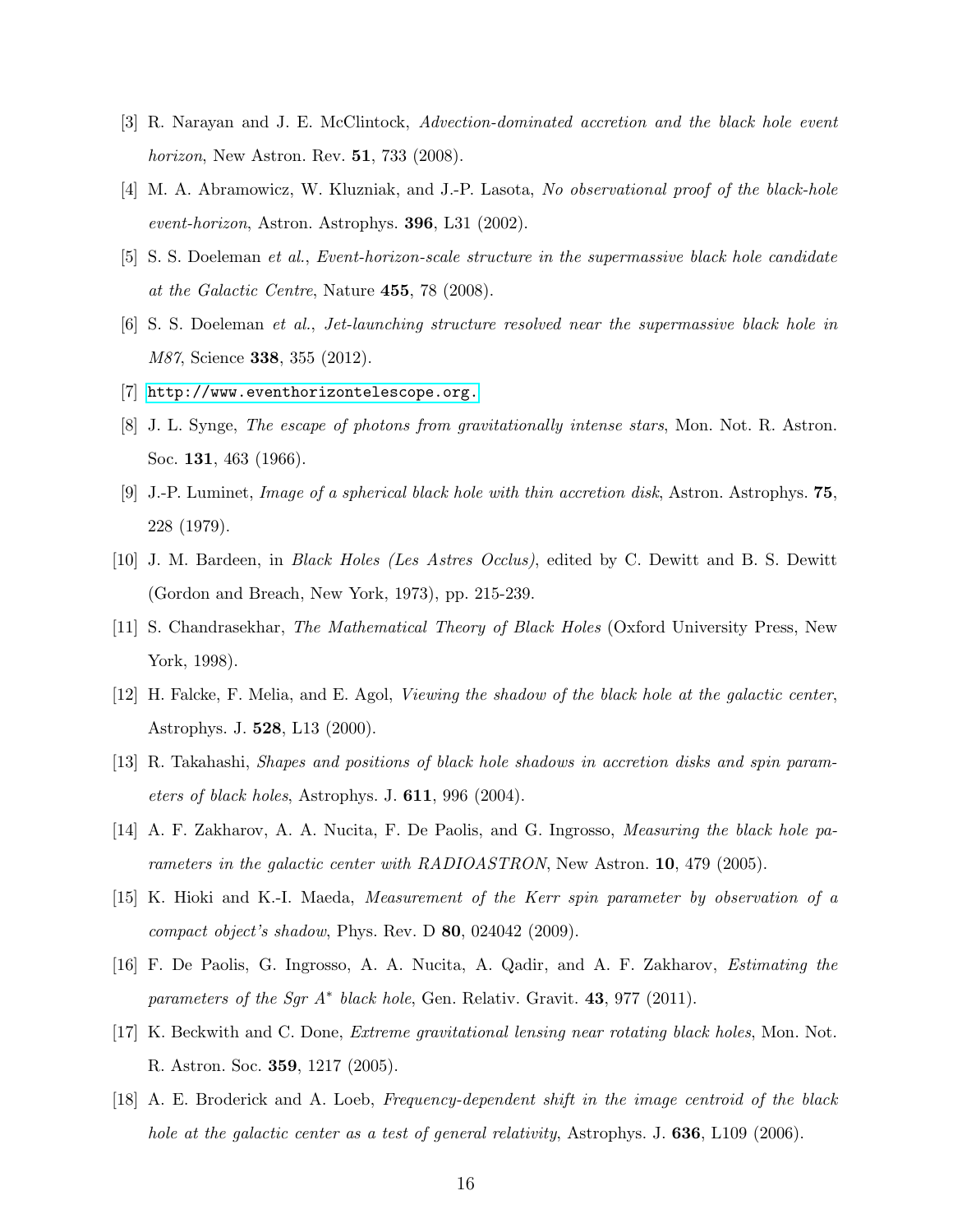- <span id="page-16-0"></span>[19] R. Takahashi and K. Y. Watarai, Eclipsing light curves for accretion flows around a rotating black hole and atmospheric effects of the companion star, Mon. Not. R. Astron. Soc. 374, 1515 (2007).
- <span id="page-16-1"></span>[20] A. F. Zakharov, F. De Paolis, G. Ingrosso, and A. A. Nucita, Direct measurements of black hole charge with future astrometrical missions, Astron. Astrophys. **442**, 795 (2005).
- <span id="page-16-2"></span>[21] A. F. Zakharov, Constraints on a charge in the Reissner-Nordstrom metric for the black hole at the Galactic Center, Phys. Rev. D 90, 062007 (2014).
- <span id="page-16-3"></span>[22] A. Yumoto, D. Nitta, T. Chiba, and N. Sugiyama, Shadows of multi-black holes: Analytic exploration, Phys. Rev. D 86, 103001 (2012).
- <span id="page-16-4"></span>[23] J. O. Shipley and S. R. Dolan, Binary black hole shadows, chaotic scattering and the Cantor set, Classical Quantum Gravity 33, 175001 (2016).
- <span id="page-16-5"></span>[24] P. J. Young, Capture of particles from plunge orbits by a black hole, Phys. Rev. D 14, 3281 (1976).
- [25] A. de Vries, The apparent shape of a rotating charged black hole, closed photon orbits and the bifurcation set  $A_4$ , Classical Quantum Gravity 17, 123 (2000).
- <span id="page-16-6"></span>[26] R. Takahashi, Black hole shadows of charged spinning black holes, Publ. Astron. Soc. Jpn. 57, 273 (2005).
- <span id="page-16-7"></span>[27] P. V. P. Cunha, C. A. R. Herdeiro, E. Radu, and H. F. Runarsson, Shadows of Kerr Black Holes with Scalar Hair, Phys. Rev. Lett. 115, 211102 (2015).
- <span id="page-16-8"></span>[28] K. Hioki and U. Miyamoto, Hidden symmetries, null geodesics, and photon capture in the Sen black hole, Phys. Rev. D 78, 044007 (2008).
- <span id="page-16-9"></span>[29] S. Dastan, R. Saffari, and S. Soroushfar, Shadow of a Kerr-Sen dilaton-axion black hole, arXiv:1610.09477.
- <span id="page-16-10"></span>[30] Z. Li and C. Bambi, Measuring the Kerr spin parameter of regular black holes from their shadow, J. Cosmol. Astropart. Phys.  $01$  (2014) 041.
- [31] A. Abdujabbarov, M. Amir, B. Ahmedov, and S. G. Ghosh, Shadow of rotating regular black holes, Phys. Rev. D **93**, 104004 (2016).
- [32] M. Amir and S. G. Ghosh, Shapes of rotating nonsingular black hole shadows, Phys. Rev. D 94, 024054 (2016).
- [33] M. Sharif and S. Iftikhar, Shadow of a charged rotating non-commutative black hole, Eur. Phys. J. C 76, 630 (2016).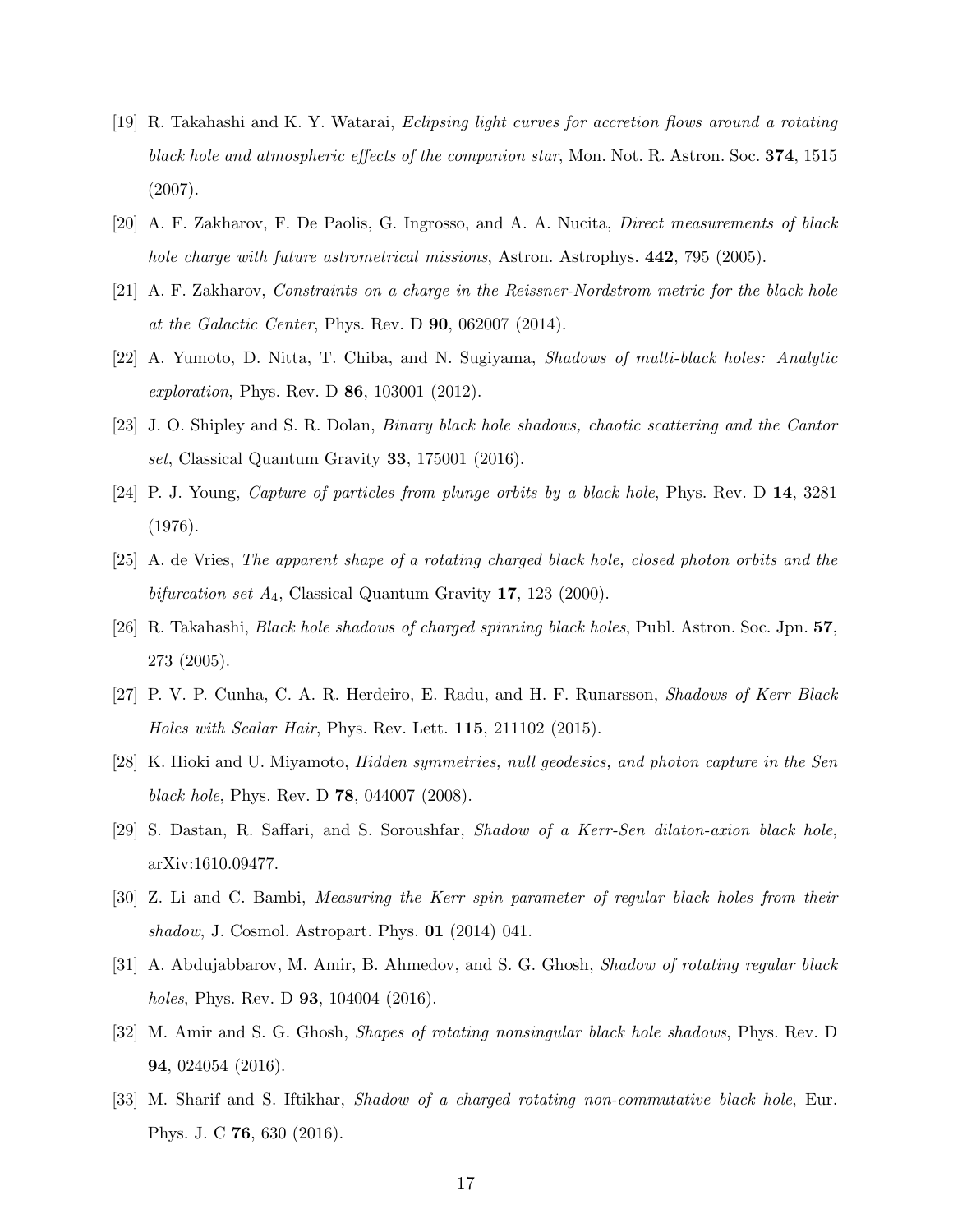- [34] N. Tsukamoto, Black hole shadow in an asymptotically-flat, stationary, and axisymmetric spacetime: The Kerr-Newman and rotating regular black holes, Phys.Rev. D **97**, 064021 (2018).
- <span id="page-17-0"></span>[35] A. Saha, M. Modumudi, and S. Gangopadhyay, Shadow of a noncommutative geometry inspired Ayon Beato Garcia black hole, arXiv:1802.03276.
- <span id="page-17-1"></span>[36] S. W. Wei and Y. X. Liu, Observing the shadow of Einstein-Maxwell-Dilaton-Axion black hole, J. Cosmol. Astropart. Phys. 11 (2013) 063.
- <span id="page-17-2"></span>[37] A. Abdujabbarov, F. Atamurotov, Y. Kucukakca, B. Ahmedov, and U. Camci, Shadow of Kerr-Taub-NUT black hole, Astrophys. Space Sci. 344, 429 (2013).
- <span id="page-17-3"></span>[38] A. Grenzebach, V. Perlick, and C. Lammerzahl, *Photon regions and shadows of Kerr-Newman*-NUT black holes with a cosmological constant, Phys. Rev. D 89, 124004 (2014).
- <span id="page-17-4"></span>[39] L. Amarilla and E. F. Eiroa, Shadow of a rotating braneworld black hole, Phys. Rev. D 85, 064019 (2012).
- <span id="page-17-5"></span>[40] L. Amarilla and E. F. Eiroa, Shadow of a Kaluza-Klein rotating dilaton black hole, Phys. Rev. D 87, 044057 (2013).
- <span id="page-17-6"></span>[41] P. V. P. Cunha, C. A. R. Herdeiro, B. Kleihaus, J. Kunz, and E. Radu, Shadows of Einsteindilaton-Gauss-Bonnet black holes, Phys. Lett. B 768, 373 (2017).
- <span id="page-17-7"></span>[42] F. Atamurotov, A. Abdujabbarov, and B. Ahmedov, Shadow of rotating Horava-Lifshitz black hole, Astrophys. Space Sci. 348, 179 (2013).
- <span id="page-17-8"></span>[43] F. Atamurotov, A. Abdujabbarov, and B. Ahmedov, Shadow of rotating non-Kerr black hole, Phys. Rev. D 88, 064004 (2013).
- <span id="page-17-9"></span>[44] M. Wang, S. Chen, and J. Jing, Shadow casted by a Konoplya-Zhidenko rotating non-Kerr black hole, J. Cosmol. Astropart. Phys. **10** (2017) 051.
- <span id="page-17-10"></span>[45] U. Papnoi, F. Atamurotov, S. G. Ghosh, and B. Ahmedov, Shadow of five-dimensional rotating Myers-Perry black hole, Phys. Rev. D  $90$ , 024073 (2014).
- [46] M. Amir, B. P. Singh, and S. G. Ghosh, Shadows of rotating five-dimensional charged EMCS black holes, Eur. Phys. J. C. 78, 399 (2018).
- <span id="page-17-11"></span>[47] A. A. Abdujabbarov, F. Atamurotov, N. Dadhich, B.J. Ahmedov, and Z. Stuchlik, Energetics and optical properties of 6-dimensional rotating black hole in pure Gauss-Bonnet gravity, Eur. Phys. J. C 75, 399 (2015).
- <span id="page-17-12"></span>[48] F. Atamurotov, B. Ahmedov, and A. Abdujabbarov, Optical properties of black holes in the presence of a plasma: The shadow, Phys. Rev. D 92, 084005 (2015).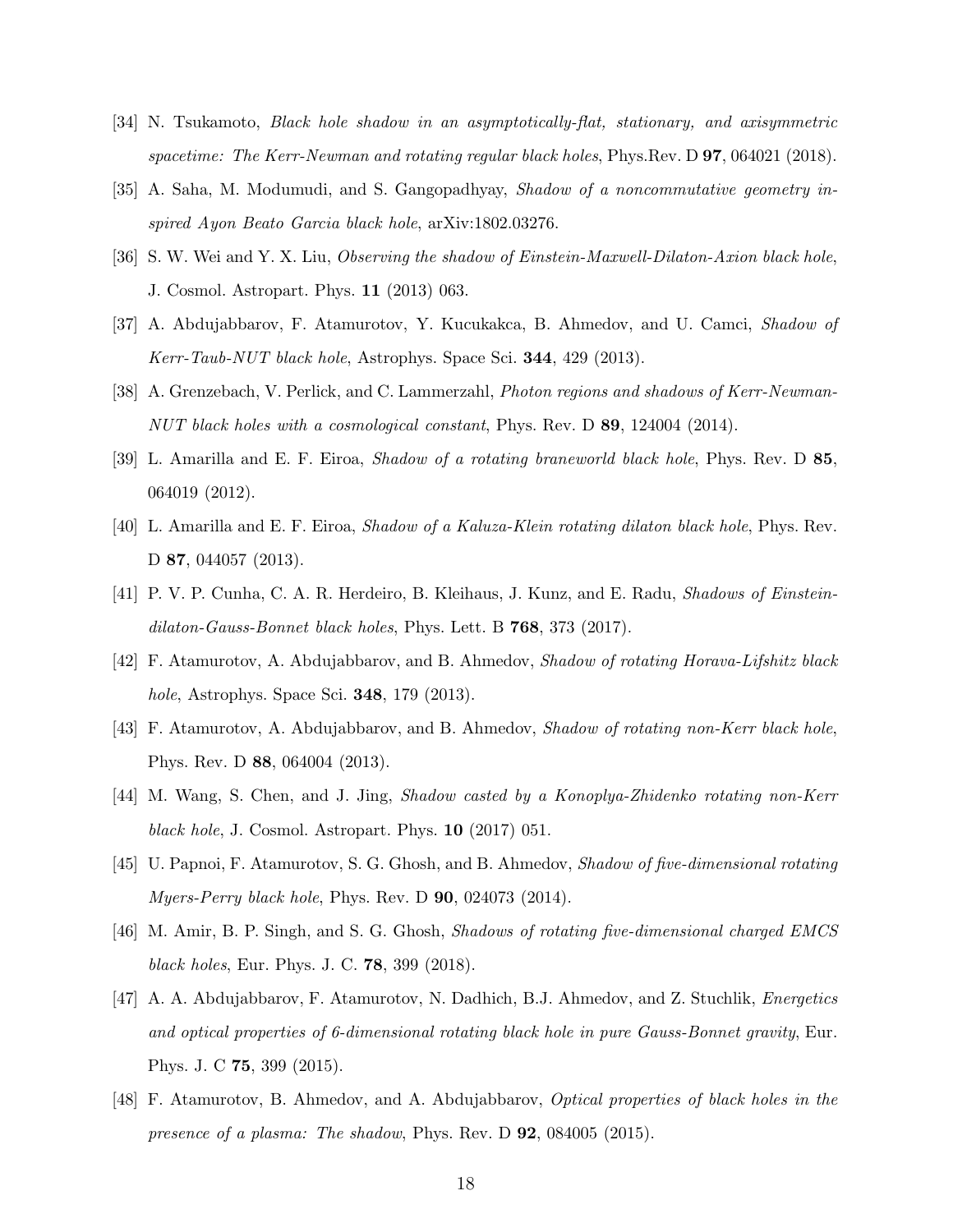- <span id="page-18-0"></span>[49] A. Abdujabbarov, B. Toshmatov, Z. Stuchlik, and B. Ahmedov, Shadow of the rotating black hole with quintessential energy in the presence of plasma, Int. J. Mod. Phys. **D26**, 1750051 (2017).
- <span id="page-18-1"></span>[50] A. A. Abdujabbarov, L. Rezzolla, and B. J. Ahmedov, A coordinate-independent characterization of a black hole shadow, Mon. Not. R. Astron. Soc.  $454$ ,  $2423$  (2015).
- <span id="page-18-2"></span>[51] Z. Younsi, A. Zhidenko, L. Rezzolla, R. Konoplya and Y. Mizuno, New method for shadow calculations: Application to parametrized axisymmetric black holes, Phys. Rev. D 94, 084025 (2016).
- <span id="page-18-3"></span>[52] P. V. P. Cunha and C. A. R. Herdeiro, Shadows and strong gravitational lensing: A brief review, Gen. Relativ. Gravit. 50, 42 (2018).
- <span id="page-18-4"></span>[53] A. E. Broderick and R. Narayan, On the nature of the compact dark mass at the galactic center, Astrophys. J. 638, L21 (2006).
- <span id="page-18-5"></span>[54] C. Bambi and K. Freese, Apparent shape of super-spinning black holes, Phys. Rev. D 79, 043002 (2009).
- [55] N. Ortiz, O. Sarbach, and T. Zannias, Shadow of a naked singularity, Phys. Rev. D 92, 044035 (2015).
- <span id="page-18-6"></span>[56] R. Shaikh, P. Kocherlakota, R. Narayan, and P. S. Joshi, Shadows of spherically symmetric black holes and naked singularities, arXiv:1802.08060.
- <span id="page-18-7"></span>[57] C. Bambi, Can the supermassive objects at the centers of galaxies be traversable wormholes? The first test of strong gravity for mm/sub-mm very long baseline interferometry facilities, Phys. Rev. D 87, 107501 (2013).
- <span id="page-18-12"></span>[58] T. Ohgami and N. Sakai, Wormhole shadows, Phys. Rev. D 91, 124020 (2015).
- [59] M. Azreg-Ainou, Confined-exotic-matter wormholes with no gluing effect– Imaging supermassive wormholes and black holes, J. Cosmol. Astropart. Phys. 7 (2015) 37.
- <span id="page-18-8"></span>[60] T. Ohgami and N. Sakai, Wormhole shadows in rotating dust, Phys. Rev. D 94, 064071 (2016).
- <span id="page-18-9"></span>[61] P. V. P. Cunha, C. A. R. Herdeiro, and M. J. Rodriguez, Does the black hole shadow probe the event horizon geometry?, Phys. Rev. D  $97$ , 084020 (2018).
- <span id="page-18-10"></span>[62] E. Teo, Rotating traversable wormholes, Phys. Rev. D 58, 024014 (1998).
- <span id="page-18-11"></span>[63] P. G. Nedkova, V. Tinchev, and S. S. Yazadjiev, Shadow of a rotating traversable wormhole, Phys. Rev. D 88, 124019 (2013).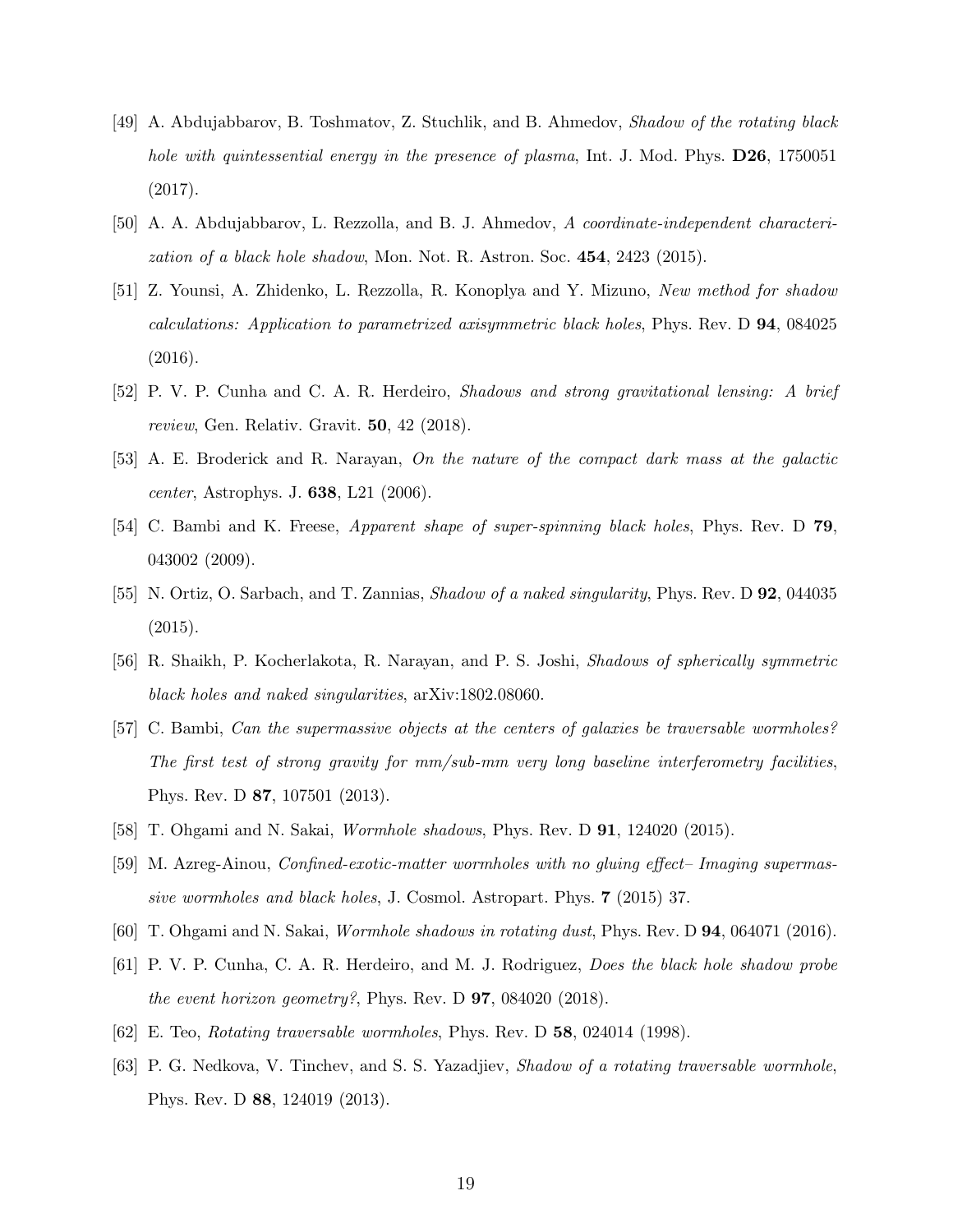- <span id="page-19-0"></span>[64] A. Abdujabbarov, B. Juraev, B. Ahmedov, and Z. Stuchlik, Shadow of rotating wormhole in plasma environment, Astrophys. Space Sci. 361, 226 (2016).
- <span id="page-19-1"></span>[65] T. Harko, Z. Kovacs, and F. Lobo, Electromagnetic signatures of thin accretion disks in wormhole geometries, Phys. Rev. D 78, 084005 (2008).
- <span id="page-19-6"></span>[66] T. Harko, Z. Kovacs, and F. Lobo, Thin accretion disks in stationary axisymmetric wormhole spacetimes, Phys. Rev. D **79**, 064001 (2009).
- <span id="page-19-2"></span>[67] C. Bambi, Broad K $\alpha$  iron line from accretion disks around traversable wormholes, Phys. Rev. D 87, 084039 (2013).
- <span id="page-19-3"></span>[68] C. Chakraborty and P. Pradhan, Behavior of a test gyroscope moving towards a rotating traversable wormhole, J. Cosmol. Astropart. Phys. 03 (2017) 035.
- <span id="page-19-4"></span>[69] J. G. Cramer, R. L. Forward, M. S. Morris, M. Visser, G. Benford, and G. A. Landis, Natural wormholes as gravitational lenses, Phys. Rev. D 51, 3117 (1995).
- [70] M. Safonova, D. F. Torres, and G. E. Romero, Microlensing by natural wormholes: Theory and simulations, Phys. Rev. D 65, 023001 (2001).
- [71] K. K. Nandi, Y.-Z. Zhang, and A. V. Zakharov, Gravitational lensing by wormholes, Phys. Rev. D 74, 024020 (2006).
- [72] F. Abe, Gravitational microlensing by the Ellis wormhole, Astrophys. J. 725, 787 (2010).
- [73] K. Nakajima and H. Asada, Deflection angle of light in an Ellis wormhole geometry, Phys. Rev. D 85, 107501 (2012).
- [74] N. Tsukamoto, T. Harada, and K. Yajima, Can we distinguish between black holes and wormholes by their Einstein-ring systems?, Phys. Rev. D 86, 104062 (2012).
- [75] N. Tsukamoto and T. Harada, Light curves of light rays passing through a wormhole, Phys. Rev. D 95, 024030 (2017).
- [76] R. Shaikh and S. Kar, Gravitational lensing by scalar-tensor wormholes and the energy conditions, Phys. Rev. D **96**, 044037 (2017).
- [77] K. Jusufi and A. Ovgun, Gravitational lensing by rotating wormholes, Phys. Rev. D 97, 024042 (2018).
- [78] K. Jusufi, N. Sarkar, F. Rahaman, A. Banerjee, and S. Hansraj, Deflection of light by black holes and massless wormholes in massive gravity, Eur. Phys. J. C **78**, 349 (2018).
- <span id="page-19-5"></span>[79] K. Jusufi, A. Ovgun, A. Banerjee, and I. Sakalli, Gravitational lensing by wormholes supported by electromagnetic, scalar, and quantum effects, arXiv:1802.07680.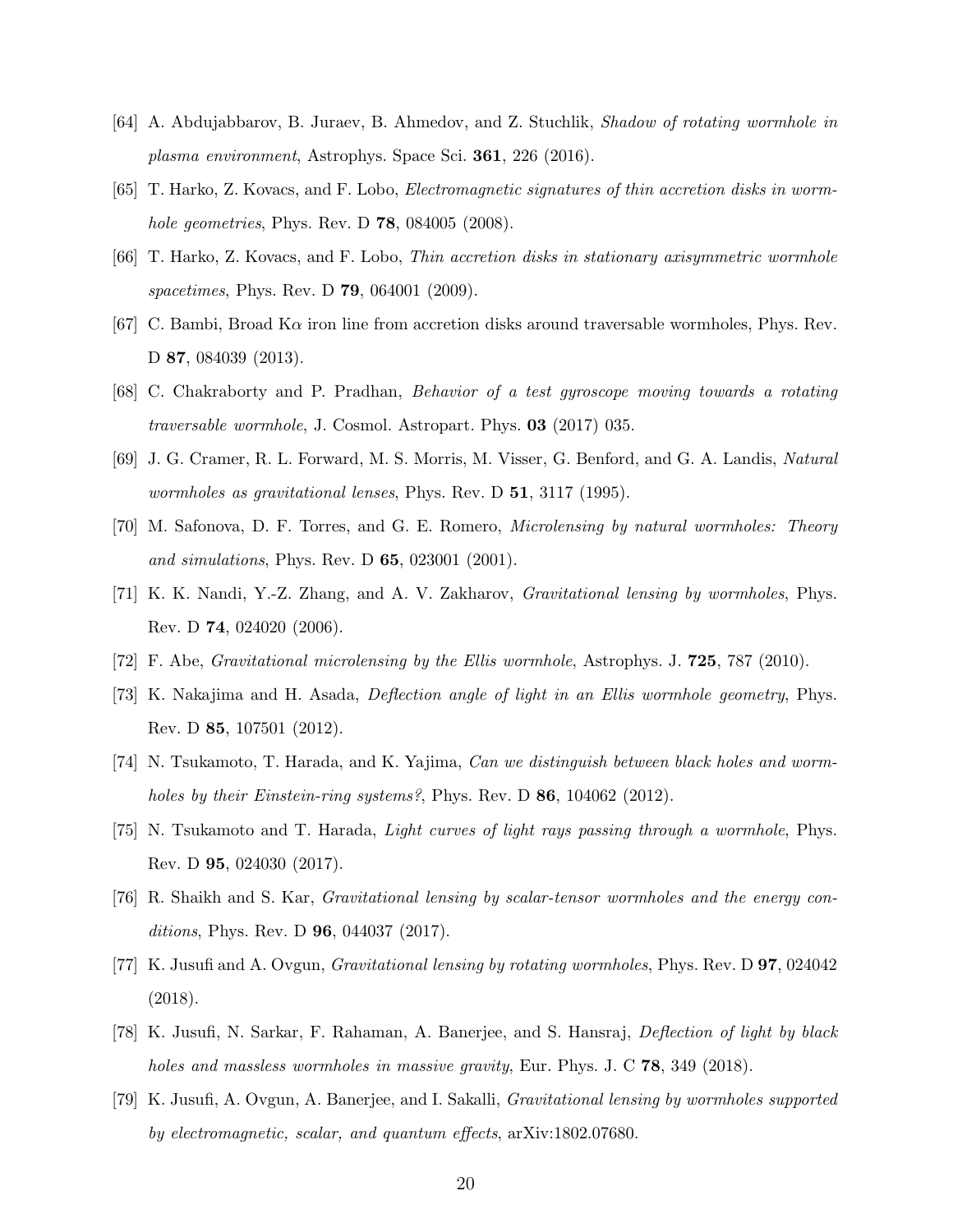- <span id="page-20-0"></span>[80] H. Maeda and M. Nozawa, Static and symmetric wormholes respecting energy conditions in *Einstein-Gauss-Bonnet gravity*, Phys. Rev. D  $78$ , 024005 (2008).
- [81] F. S. N. Lobo and M. A. Oliveira, *Wormhole geometries in*  $f(R)$  *modified theories of gravity*, Phys. Rev. D 80, 104012 (2009).
- [82] M. H. Dehghani and S. H. Hendi, Wormhole solutions in Gauss-Bonnet-Born-Infeld gravity, Gen. Relativ. Gravit. 41, 1853 (2009).
- [83] P. Kanti, B. Kleihaus, and J. Kunz, Wormholes in Dilatonic Einstein-Gauss-Bonnet Theory, Phys. Rev. Lett. 107, 271101 (2011).
- [84] T. Harko, F. S. N. Lobo, M. K. Mak, and S. V. Sushkov, Modified-gravity wormholes without exotic matter, Phys. Rev. D 87, 067504 (2013).
- [85] R. Shaikh, Lorentzian wormholes in Eddington-inspired Born-Infeld gravity, Phys. Rev. D 92, 024015 (2015).
- [86] S. Kar, S. Lahiri, and S. SenGupta, Can extra dimensional effects allow wormholes without exotic matter?, Phys. Lett. B 750, 319 (2015).
- [87] K. A. Bronnikov and A. M. Galiakhmetov, Wormholes without exotic matter in Einstein-Cartan theory, Grav. Cosmol.  $21$ ,  $283$  (2015).
- [88] C. Bambi, A. Cardenas-Avendano, G. J. Olmo, and D. Rubiera-Garcia, Wormholes and nonsingular space-times in Palatini  $f(R)$  gravity, Phys. Rev. D **93**, 064016 (2016).
- [89] R. Shaikh and S. Kar, Wormholes, the weak energy condition, and scalar-tensor gravity, Phys. Rev. D 94, 024011 (2016).
- [90] C. Menchon, G. J. Olmo, and D. Rubiera-Garcia, Nonsingular black holes, wormholes, and de Sitter cores from anisotropic fluids, Phys. Rev. D **96**, 104028 (2017).
- [91] P. H. R. S. Moraes, R. A. C. Correa, and R. V. Lobato, Analytical general solutions for static wormholes in  $f(R,T)$  gravity, J. Cosmol. Astropart. Phys. **07** (2017) 029.
- [92] H. Moradpour, N. Sadeghnezhad, and S. H. Hendi, Traversable asymptotically flat wormholes in Rastall gravity, Can. J. Phys. **95**, 1257 (2017).
- <span id="page-20-1"></span>[93] M. Hohmann, C. Pfeifer, M. Raidal, and H. Veermae, Wormholes in conformal gravity, arXiv:1802.02184.
- <span id="page-20-2"></span>[94] M. S. Morris and K. S. Thorne, Wormholes in spacetime and their use for interstellar travel: A tool for teaching general relativity, Am. J. Phys. 56, 395 (1988).
- <span id="page-20-3"></span>[95] R. M. Wald, General Relativity (University of Chicago Press, Chicago, 1984).